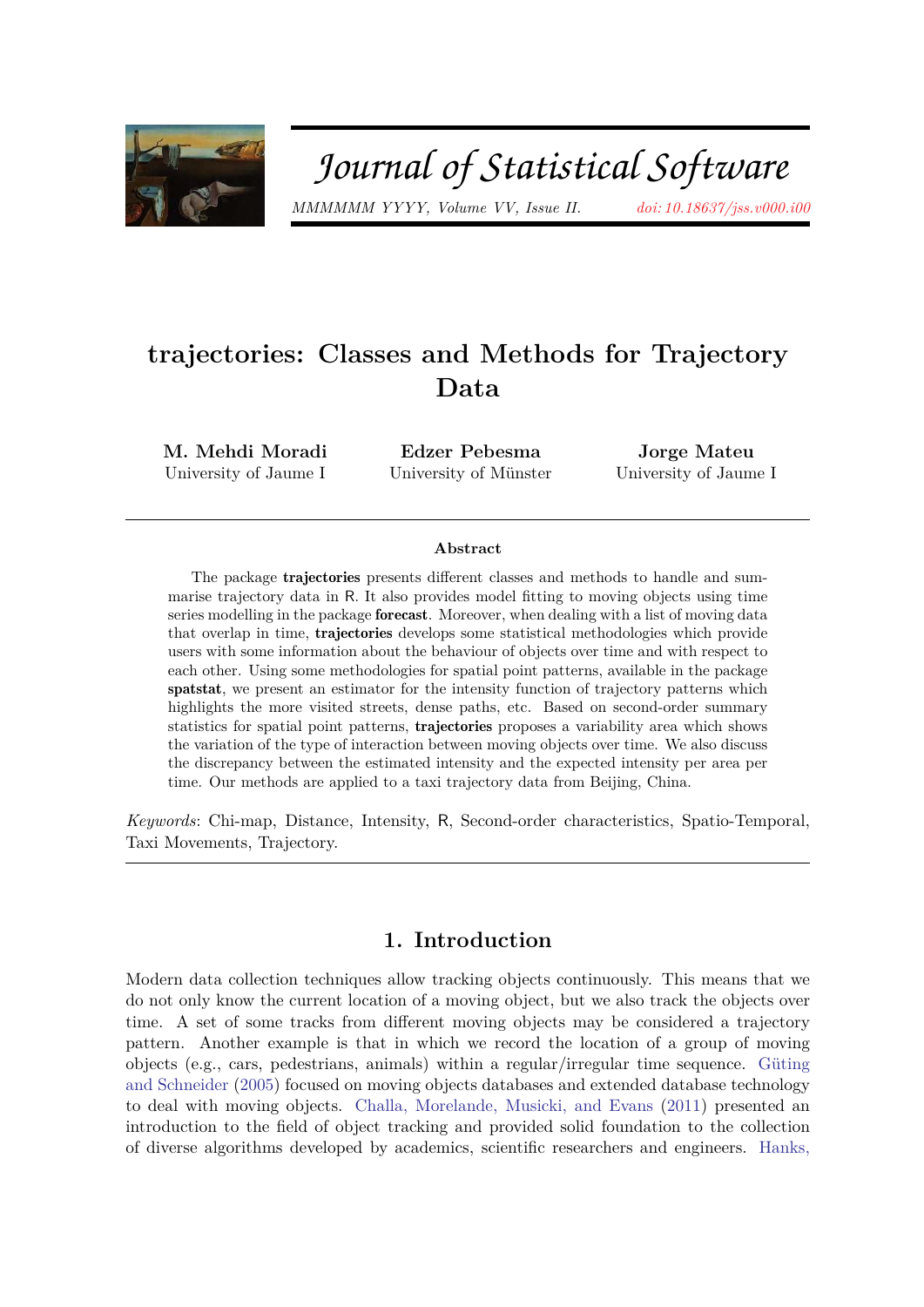Hooten, Alldredge *et al.* (2015) proposed a continuous-time, discrete-space (CTDS) model for animal movement. Niu, Blackwell, and Skarin (2016) considered a multivariate Ornstein Uhlenbeck diffusion process to model the movement of animals in continuous time. Russell, Hanks, and Haran (2016) introduced an approach that models dependent movement by augmenting a dynamic marginal movement model with a spatial point process interaction function within a weighted distribution framework. Hooten and Johnson (2017) presented a natural basis function approach to constructing appropriate covariance models for movement processes. There are already some R packages available in CRAN Task View: Handling and Analyzing Spatio-Temporal Data to handle moving objects. Most of them are focused on handling and analysing animal movements such as **adehabitatLT** (Calenge 2006), **tripEstimation** (Sumner, Wotherspoon, and Hindell 2009), argosfilter (Freitas 2012), V-Track (Campbell, Watts, Dwyer, and Franklin 2012), **animalTrack** (Farrell and Fuiman 2013), **BBMM** (Nielson, Sawyer, and McDonald 2013), bcpa (Gurarie 2014), BayesianAnimalTracker (Liu 2014), TrackReconstruction (Battaile 2014), mkde (Tracey, Sheppard, Zhu, Sinkovts, Chourasia, Lockwood, and Fisher 2014), SimilarityMeasures (Toohey 2015), smam (Yan and Pozdnyakov 2016), trip(Sumner 2016), moveHMM (Michelot, Langrock, and Patterson 2016), FLightR (Rakhimberdiev, Saveliev, Piersma, and Karagicheva 2017). In particular, the package adehabitatLT (Calenge 2006) provides tools to simulate trajectories using a Brownian motion, correlated Random walks and Levy walks. Toohey (2015) presented four different similarity measures in SimilarityMeasures. Michelot *et al.* (2016) in moveHMM provided animal movement modelling using hidden Markov models. Using multiple regression, fishmove (Radinger and Wolter 2014) provides functions to predict fish movement parameters. The R package trackeR (Frick and Kosmidis 2017) provides infrastructure for running and cycling Data.

However, to the best of our knowledge, R is still missing a complete set of generic data structures and methods to effectively analyse trajectories without being limited to a particular domain. Figure 1 shows routes passed by 5 different taxis on the 4th of Feb 2008 in Beijing, China. Each taxi has a different start/end time. To avoid having a complicated plot, we have only displayed 5 tracks; the entire dataset will be analysed in Section 5.

The entire dataset is stored in the R package taxidata and can be installed through the following code.

```
R> # install.packages("taxidata",
R> # repos = "http://pebesma.staff.ifgi.de",type = "source")
```
Figure 1 is generated using the following lines of code.

```
R> library("trajectories")
R> # library("taxidata")
R> # Beijing <- taxidata
R> # Beijing <- Beijing[1:2000]
R> # Z <- lapply(X=1:length(Beijing), function(i){
R> # q <- cut(Beijing[[i]], "day", touch = F)
R> # return(q@tracks[[3]])
R> # })
R> # plot(Z[[21]],xlim=c(420000,470000),ylim=c(4390000,4455000),lwd=2)
R \neq plot(Z[[26]], add=T, col="orange", lwd=2)
R \neq plot(Z[[20]], add=T, col=2, lwd=2)
```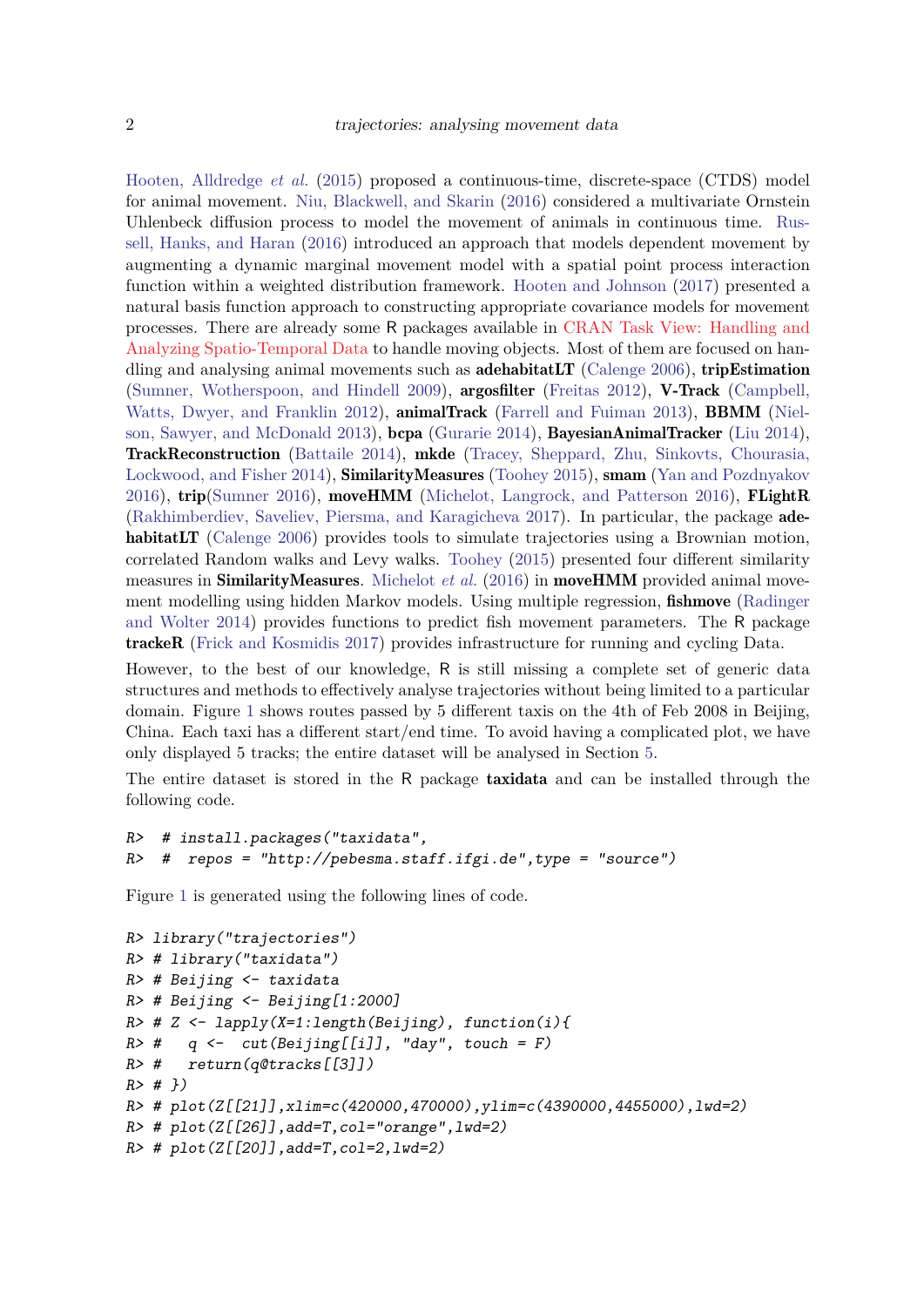```
R \neq plot(Z[[12]], add=T, col=3, lwd=2)R \neq plot(Z[[15]], add=T, col=4, lwd=2)
```


**Figure 1:** Trajectory pattern containing tracks of five taxis on the 4th of Feb 2008 in Beijing, China. Each color represents a different taxi track.

Studying the behaviour of moving objects over time and their interaction, either between objects or with environment, plays a crucial role in understanding how they use space and more importantly how they interact each other. Moving objects are moving within a particular area over time, thus a snapshot of a trajectory pattern might be seen as a spatial point pattern. This aspect then empowers us to study the behaviour of moving objects within space and over time. A set of locations, usually non-uniformly distributed within a certain region, can be considered as a realisation of a spatial point process. Analysis of spatial point processes has been widely discussed in the literature (Møller and Waagepetersen 2003; Illian, Penttinen, Stoyan, and Stoyan 2008; Diggle 2013; Baddeley, Rubak, and Turner 2015). The R package spatstat (Baddeley and Turner 2005; Baddeley *et al.* 2015) provides different tools for statistical analysis, model-fitting, simulation and tests on spatial point patterns. Diggle (2013) has broadly considered the details of spatio-temporal point processes. Application of such processes can be found in traffic management, geography, forestry, ecology, epidemiology, seismology, astronomy and criminology.

This paper describes a collection of tools provided by the R package **trajectories** to handle, simulate and statistically analyse movement data regardless of the domain, converting a trajectory pattern into a list of point patterns based on regular timestamps. We here propose different functions to analyse the behaviour of objects over time and how they use space and also how they interact with each other. The type of interaction between objects may vary over time. The effect of the environment on the type of interaction might also be of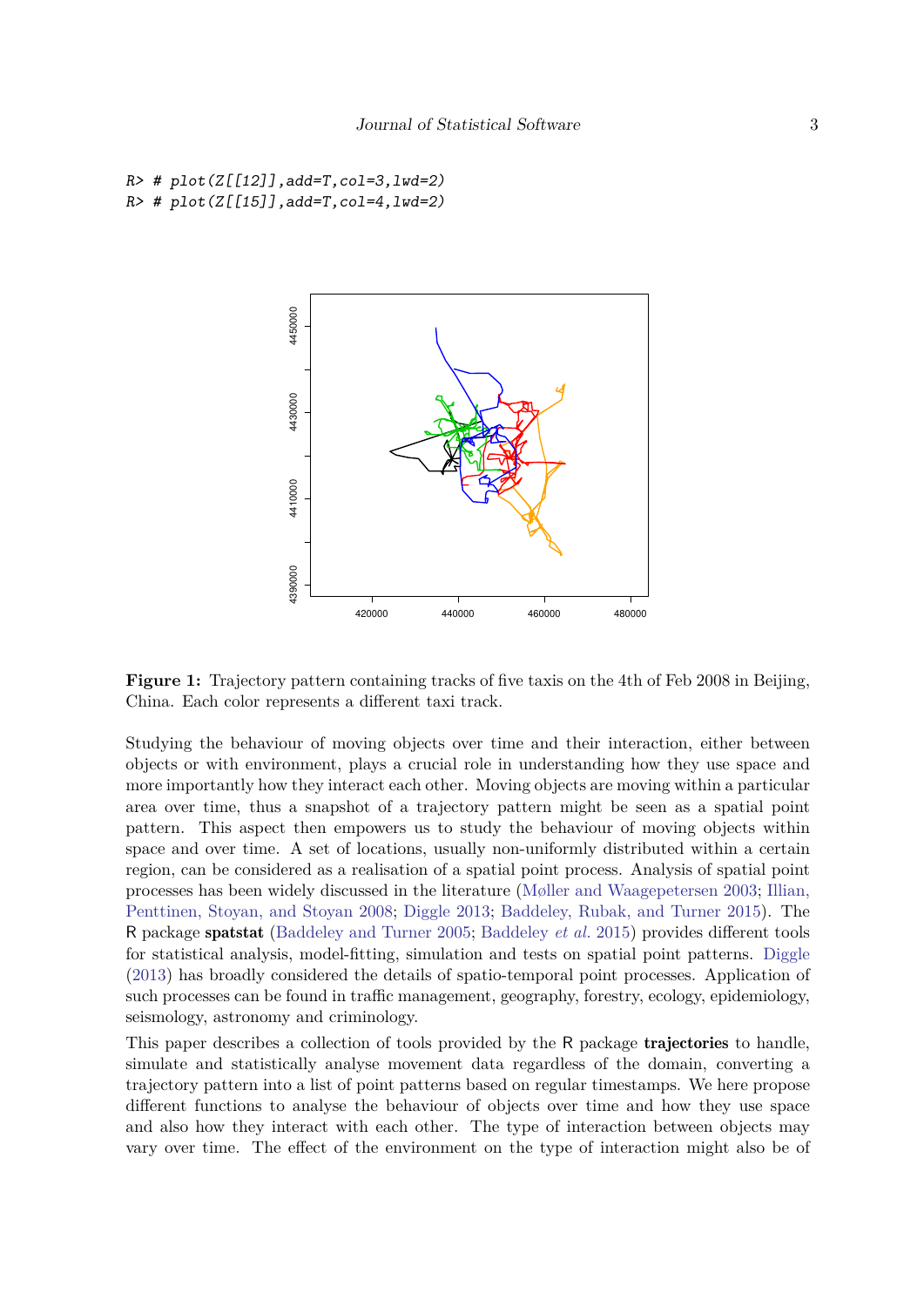interest. Therefore, using the literature of spatial point processes, the R package trajectories opens up a new way of thinking about trajectory datasets. We define different classes to handle trajectories, and different functions for simulating and performing exploratory data analysis. We also borrow first and second-order characteristics from the literature of spatial point processes and, by adapting them to trajectory patterns, we aim at highlighting the most frequently used routes within the studied area together with disclosing the type of interaction between the objects over time. Moreover, the trajectories package fits time series models to the spatial coordinates of a trajectory dataset.

The plan of the paper is the following. Section 2 presents some background and definitions. Section 3 describes different classes of trajectories and explains different methods to summarise trajectory data. Simulation and model fitting of trajectory data is described in Section 4. Section 5 develops some statistical methods to perform exploratory data analysis and they are demonstrated through the taxi trajectory data from Beijing, China. The paper ends with some final conclusions in Section 6.

## **2. Setup and definition**

Spatial point locations are usually analysed through spatial point processes, see Møller and Waagepetersen (2003); Daley and Vere-Jones (2007); Baddeley *et al.* (2015). Such events might also be labelled with the temporal instant, demanding then a spatio-temporal analysis (Diggle 2013). Let *X* be a spatial point process in  $\mathbb{R}^2$  with intensity function  $\lambda(\cdot) > 0$ and second-moment intensity  $\lambda^2(\cdot, \cdot)$ . For any Borel-measurable real function  $f(x)$  where  $\int_{\mathbb{R}^2} |f(u)| \lambda(u) \mathrm{d}u < \infty$ , it is satisfied

$$
\mathbb{E}\left[\sum_{x\in X} f(x)\right] = \int_{\mathbb{R}^2} f(u)\lambda(u) \mathrm{d}u, \qquad u \in \mathbb{R}^2. \tag{1}
$$

Equation 1 has been broadly used in the literature of spatial point processes and it is called *Campbell's formula*. Generally speaking,  $\lambda(\cdot)$  is the expected number of points per unit area. Recall that if  $\lambda(\cdot)$  is constant then X is homogeneous, otherwise X is called an inhomogeneous point process. One of the first and an important step in studying point processes is to investigate the intensity function. Estimating the intensity function of spatial point processes has been largely discussed (Diggle 1985; Jones 1993; Chiu, Stoyan, Kendall, and Mecke 2013). We denote a realisation of the point process *X* with *n* points as  $\mathbf{x} = \{x_1, x_2, \dots, x_n\}$ ; note that *n* is not fixed in advance. In point process analysis, we only consider a single realisation of the underlying point process, and then analyse the behaviour of that realisation. However, we might be able to collect the location of spatial events according to regular or irregular timestamps over time. We then have a series of points over time per single object which can be considered as a single track. For instance, recording the location of a taxi over particular times results in the route passed by that taxi. We here consider a *trajectory pattern* as a point pattern which lives in  $\mathbb{R}^2$  but moves over time. This allows us to adapt the point process statistical methodology into the literature of trajectory patterns.

**Definition 2.1** *A trajectory pattern is a dataset which provides observed tracks* (*si*) *of a set of moving objects such as cars, humans, etc over a finite time period T. We denote a trajectory pattern consisted by*  $n > 0$  *single tracks as*  $S = \{s_i : s_i \in \mathbb{R}^2, i = 1, ..., n\}$ *, that is a countable* set of tracks. Each  $s_i$  is itself a countable set of points, e.g.,  $s_i = \{x_1^{s_i}, x_2^{s_i} \cdots, x_{m_i}^{s_i}\}\$  with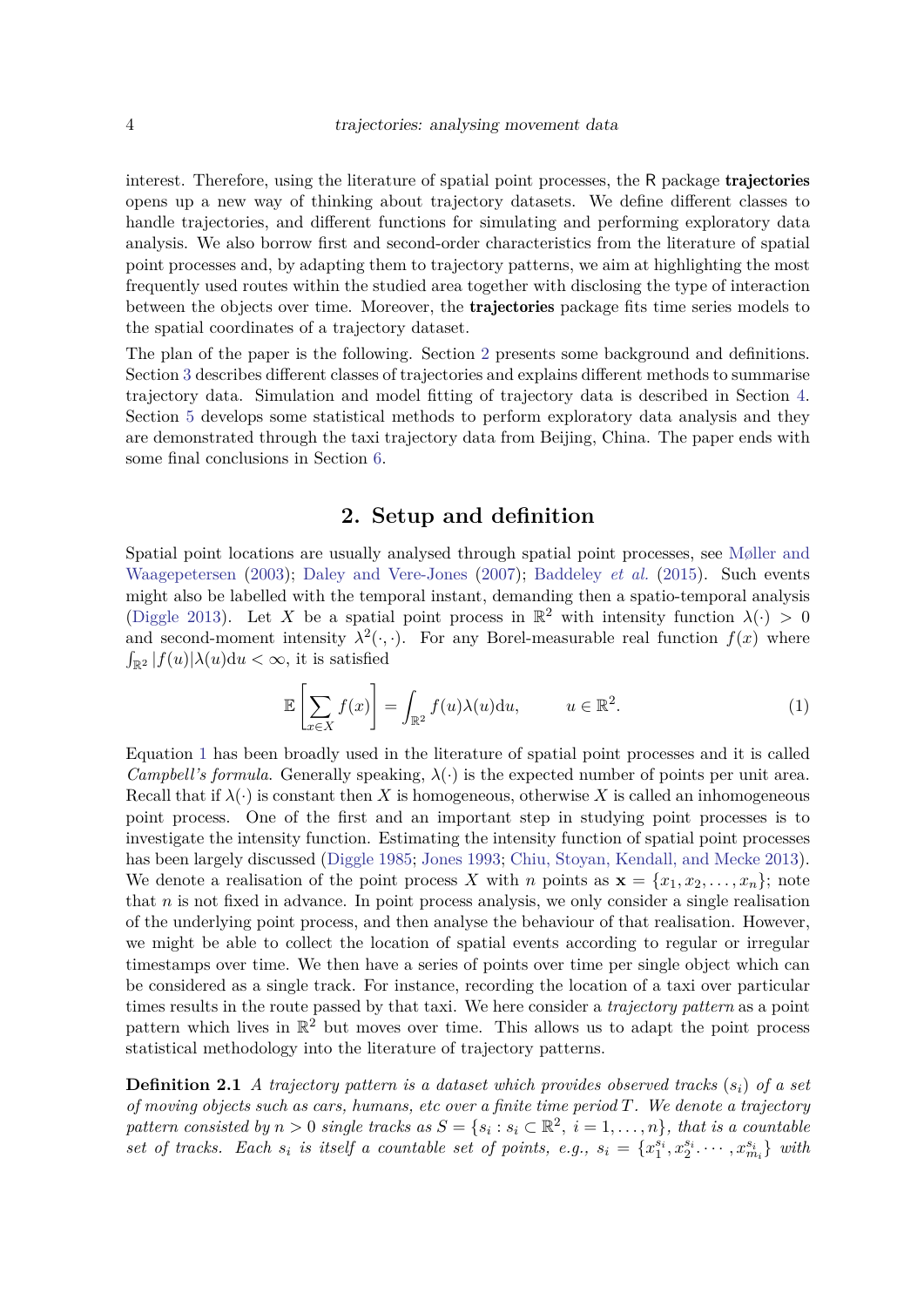$i = 1, \dots, n$  where each  $s_i$  consists of  $m_i < \infty$  points that are associated with an increasing *set of time stamps*  $t_1, ..., t_{m_i}, t_j > t_{j+1} \forall j$ .

We point out that the length of each of the tracks  $s_i$  is not necessarily the same for all tracks. In other words, they might have different start/end times. Each single track  $s_i$  represents the movement of a moving object within a finite time/area. It is usually supposed that locations of a moving object are recorded in regular timestamps. However, if timestamps are not regular, one can still interpolate the locations in regular timestamps. Therefore, each single track in *S* might be seen as a set of points corresponding to the considered timestamps. Discretising all tracks of *S* according to regular timestamps results in a list of point patterns (one per each time) which enables us to consider a trajectory pattern as a point pattern which is changing over time. Therefore, using point pattern methodology, one can study the behaviour of moving objects over time. For instance, the spatially varying distribution of objects and the type of interaction between them over time can be of interest. Assume that the trajectory pattern  $S$  is observed within the time period  $T$ , thus discretising  $T$  into a time sequence  $\{t_i : t_i \subset T, i = 1, \ldots, k \text{ where } t_i < t_j \text{ if } i < j \}$  generates a collection of spatial point patterns, say,  $\mathbf{x}_1, \mathbf{x}_2, \ldots, \mathbf{x}_k$  ( $k > 1$ ). Details are provided in Section 5. Nevertheless, one may still consider *S* as a point process on  $\mathbb{R}^{2\otimes k}$ , where  $\mathbb{R}^{2\otimes k}$  means  $\mathbb{R}^2 \times \cdots \times \mathbb{R}^2$  for *k* times when the length of timestamps is *k*. We do not discuss this other approach here.

## **3. Classes and methods**

In this section, we review different classes of trajectories to handle movement data in R. These classes were initially defined in the R package **spacetime** (Pebesma 2012). Before moving into the details and start analysing trajectory patterns, we load the package with:

R> library("trajectories")

#### **3.1. Track**

The class 'Track' represents a single track followed by a person, animal or an object. Instances of this class are meant to hold a series of consecutive location/timestamps that are not interrupted by another activity. The class contains five slots: @sp to store the spatial points, @time to store the corresponding time, @endtime to store the end time when having generalised line geometries with one value per attribute for a set of points (otherwise, defaults to the time defined in @time), @data to store the attributes (covariate information) and @connections to keep a record of attribute data between points (e.g., distance, duration, speed and direction). A 'Track' object can be created out of an 'STIDF' (see Pebesma (2012)) object as follows

```
R> set.seed(10)
R> library("spacetime")
R> library("sp")
R t0 = as.POSIXct(as.Date('2013-09-30", tz="CET"))R > x = c(7, 6, 5, 5, 4, 3, 3)R > y = c(7, 7, 6, 5, 5, 6, 7)
```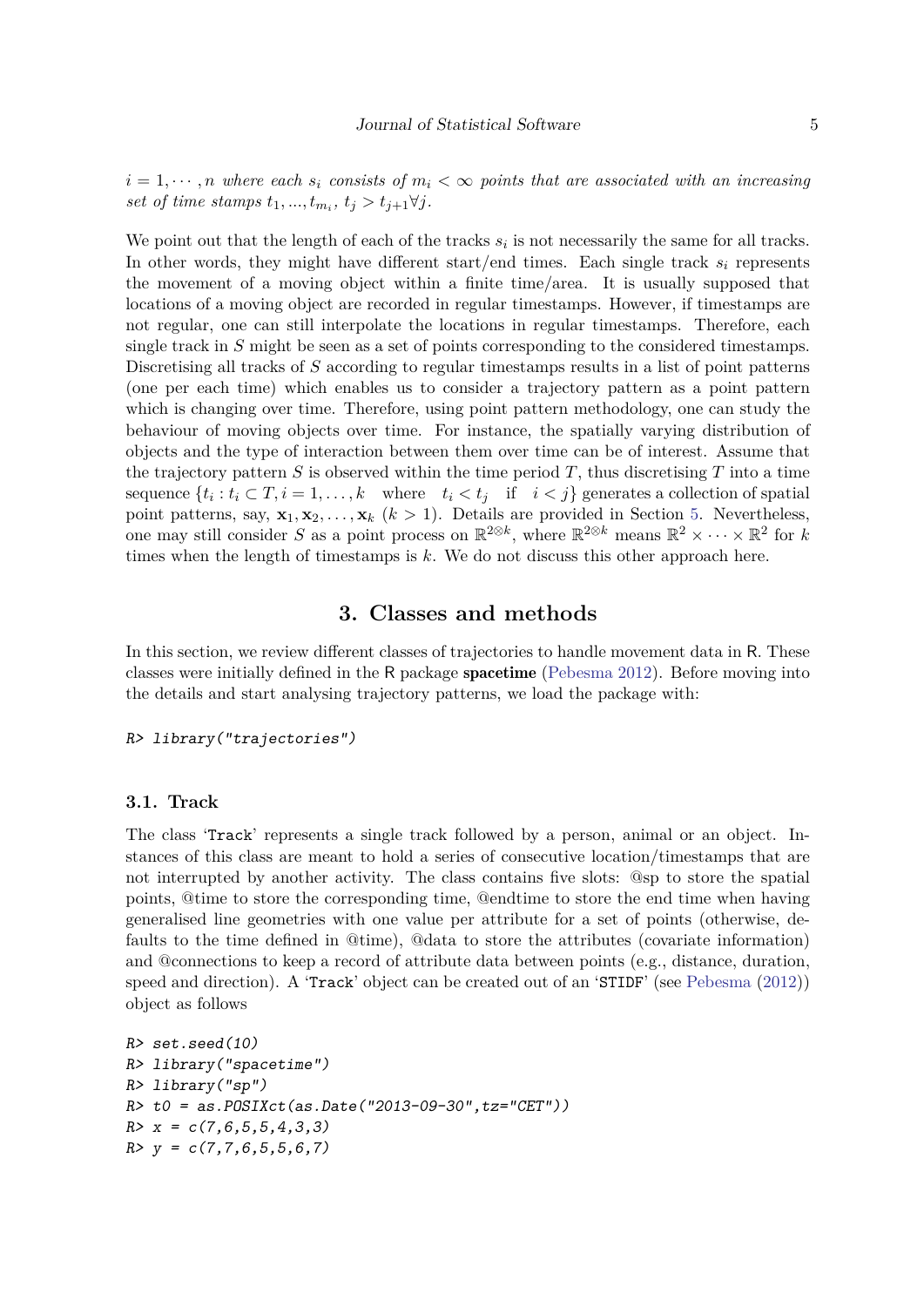```
R> n = length(x)R> t = t0 + cumsum(runif(n) * 60)
R> crs = CRS("+proj=longlat +ellps=WGS84") # longlat
R> stidf = STIDF(SpatialPoints(cbind(x,y), crs), t,
+ data.frame(co2 = rnorm(n,mean = 10)))
R > A1 = \text{Track}(\text{stidf})R > A1An object of class Track
7points
bbox:
 min max
x 3 7
y 5 7
Time period: [2013-09-30 02:00:30, 2013-09-30 02:02:31]
```
Figure 2 shows the plot of track A1 passed by person A. By default, distance, duration, speed and direction are computed as the connections data. Optionally, a data frame containing additional connections data (covariates) and/or a custom function for calculating the data of segments between consecutive points can be passed.

Moreover, and using the function as.Track, one can create an object of class 'Track' if spatial coordinates and corresponding times are provided. Additional information can also be passed to the function as.Track using an argument covariate.

```
R > x \leftarrow runif(10,0,1)R> y <- runif(10,0,1)
R> date <- seq(as.POSIXct("2015-1-1 0:00"), as.POSIXct("2015-1-1 9:00"),
                   by = "hour")R> records \leq as.data.frame(rpois(10,5))
R> as. Track(x, y, date, covariate = records)An object of class Track
10points
bbox:
         min max
x 0.23958913 0.8382877
y 0.09308813 0.9546536
Time period: [2015-01-01, 2015-01-01 09:00:00]
```
## **3.2. Tracks**

The class 'Tracks' embodies a collection of tracks followed by a single person, animal or object. The class contains two slots: @tracks to store the tracks as objects of class 'Track' and @tracksData to hold a summary record for each particular track (e.g., minimum and maximum time, total distance and average speed). An object of class 'Tracks' can be created by: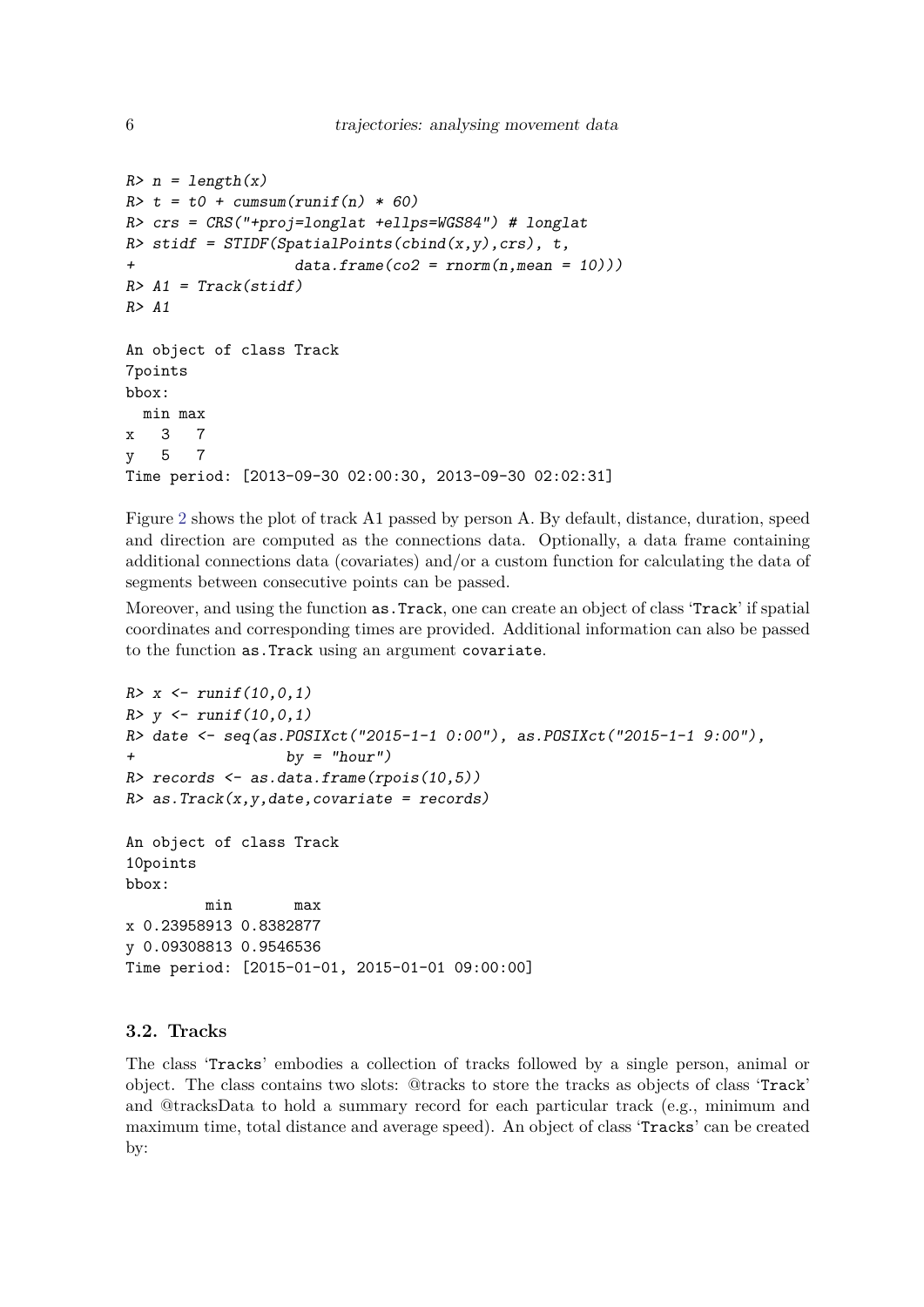

**Figure 2:** Single track A1 passed by person A.

```
R > x = c(7,6,6,7,7)R > y = c(6, 5, 4, 4, 3)R> n = length(x)R> t = max(t) + cumsum(runif(n) * 60)
R> stidf = STIDF(SpatialPoints(cbind(x,y), crs), t,
+ data.frame(co2 = rnorm(n,mean = 10)))
R > A2 = Track(stat)R> # Tracks for person A:
R > A = Tracks(list(A1=A1, A2=A2))R> A
An object of class Tracks
2 tracks followed by a single object
```
where A1 and A2 are of class 'Track'. By default, the minimum and maximum coordinates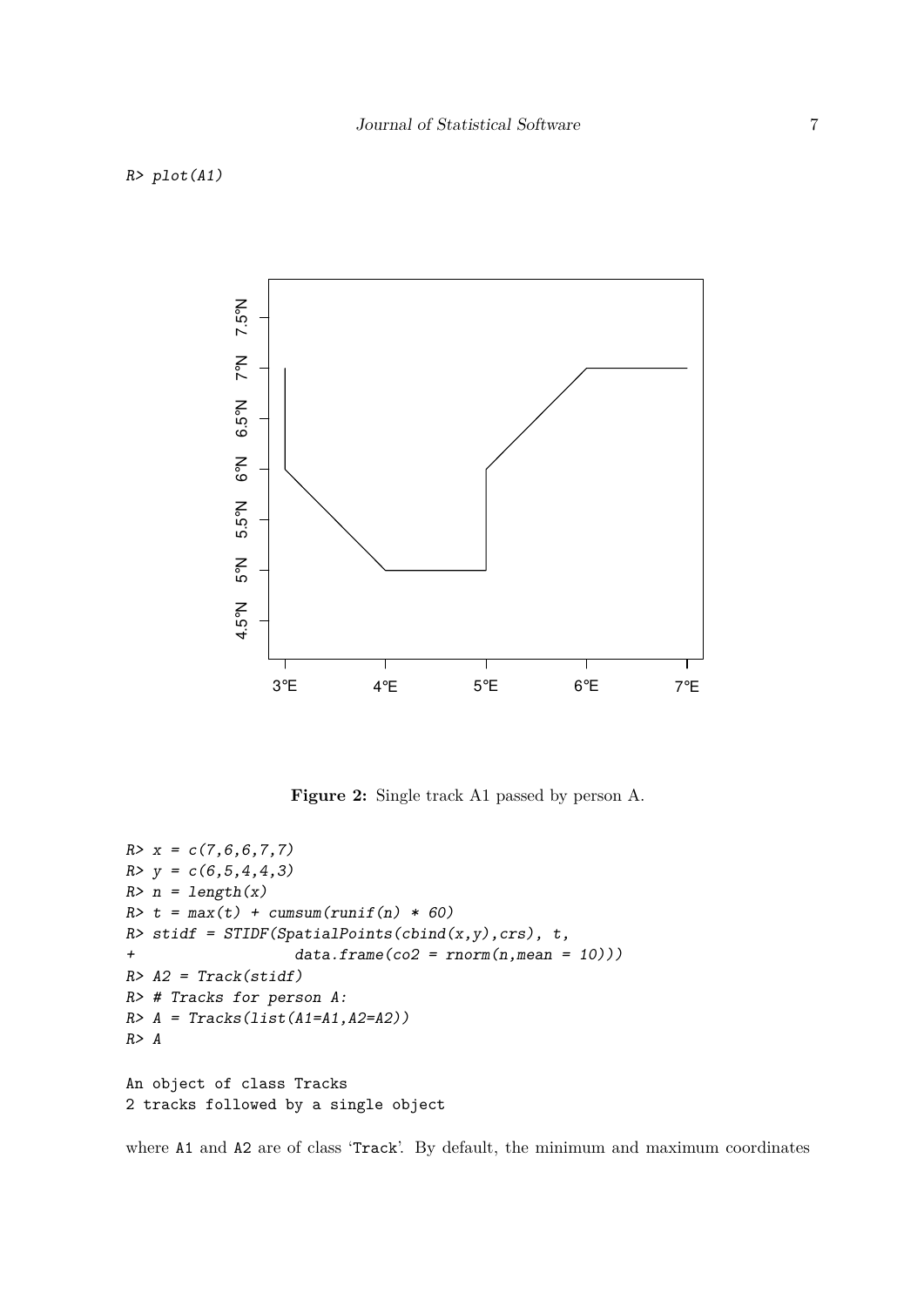and time, the total number of geometries, the total distance as well as the average speed are computed as the summary information data. As for the 'Track' method, a data frame and/or a custom function can be passed to expand the default data.

## **3.3. TracksCollection**

The class 'TracksCollection' represents a collection of tracks followed by many persons, animals or objects. The class contains two slots: @tracksCollection to store the tracks as objects of class 'Tracks' and @tracksCollectionData to hold summary information about each particular person, animal or object (e.g., the total number of tracks per each object). A 'TracksCollection' object can be created by:

```
R> # person B, track 1:
R > x = c(2, 2, 1, 1, 2, 3)R > y = c(5, 4, 3, 2, 2, 3)R> n = length(x)R> t = max(t) + cumsum(runif(n) * 60)
R> stidf = STIDF(SpatialPoints(cbind(x,y),crs), t,
+ data.frame(co2 = rnorm(n,mean = 10)))
R > B1 = \text{Track}(\text{stidf})R> # person B, track 2:
R > x = c(3,3,4,3,3,4)R > y = c(5, 4, 3, 2, 1, 1)R> n = length(x)R> t = max(t) + cumsum(runif(n) * 60)
R> stidf = STIDF(SpatialPoints(cbind(x,y), crs), t,
+ data.frame(co2 = rnorm(n,mean = 10)))
R > B2 = Track(stat)R> # Tracks for person B:
R > B = \text{Tracks}(\text{list}(\text{B1=B1}, \text{B2=B2}))R> Tr = TracksCollection(list(A=A, B=B))R> Tr
An object of class TracksCollection
2 collection of tracks followed by 2 object
```
where A and B are objects of class 'Tracks'. By default, the total number of tracks as well as the minimum and maximum coordinates, and time are computed as the summary information data. As for the 'Track' and 'Tracks' methods outlined above, a data frame and/or a custom function can be passed to expand the default data.

#### **3.4. segments**

The class 'segments' is written to provide a data structure for storing all the segments of a track, with a segment representing the line between two consecutive points.

Figure 3 shows the classes and their connection. We point out that classes 'STIDF', 'STI' and 'ST' belong to the package spacetime inherently .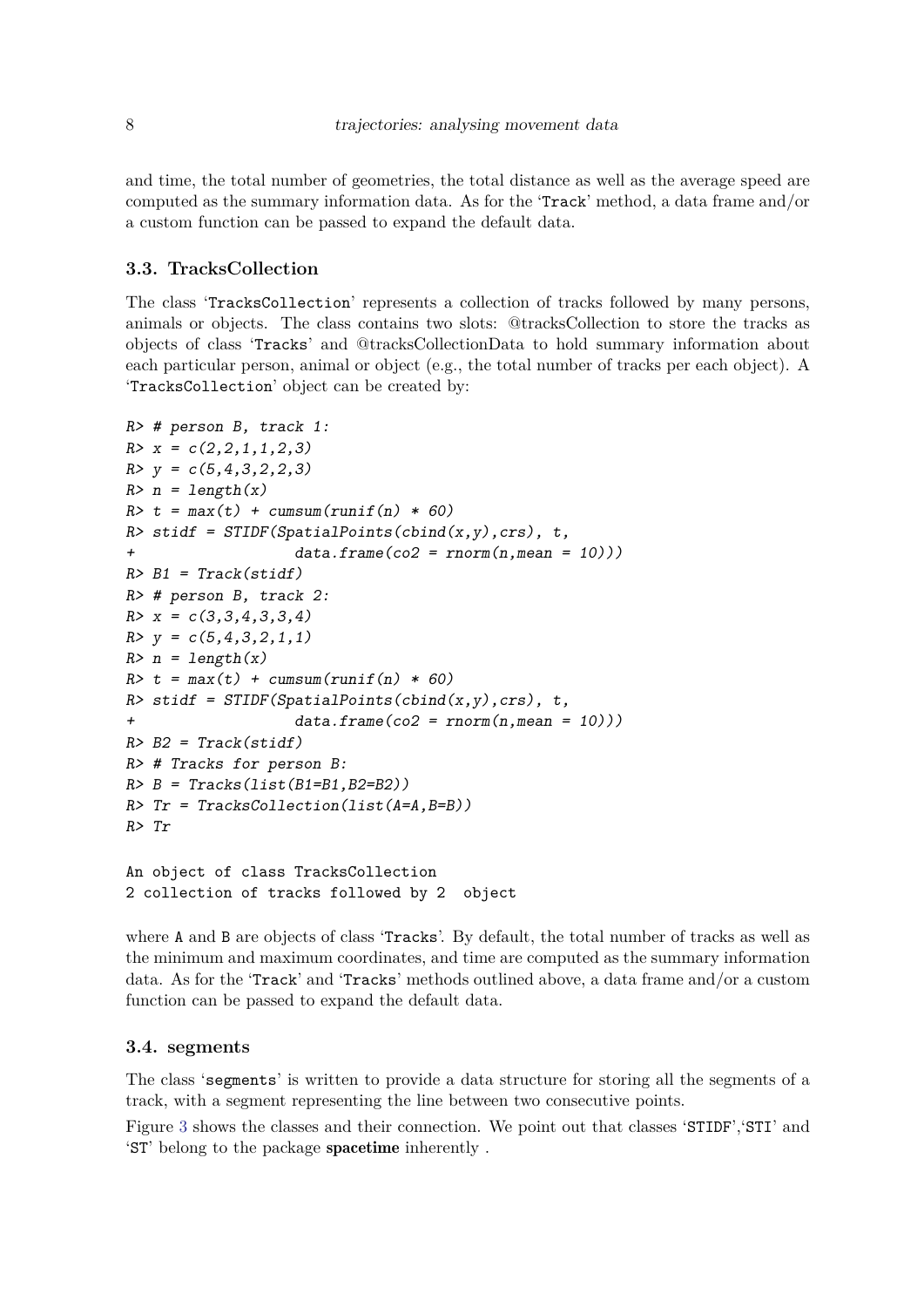

**Figure 3:** Classes for trajectory data in the package trajectories. Solid arrows denote inheritance. Arrows show the corresponding slot's class and slot's names are displayed using lines accordingly.

A wealth of methods have been implemented to cover the most frequently used use cases. Table **??** lists some of the methods applied to the objects of classes Track, Tracks and TracksCollection. Apart from those listed in Table **??**, attribute data can be obtained or replaced by using [], [[]], @ and \$.

The use of some methods in Table **??** is shown in the following lines of code. Figure 4 shows the trellis plot of object Tr from class 'TracksCollection' which is previously created. We point out that we have used slot data of the corresponding tracks as attributes to see their changes over time.

 $R > dim(A1)$ geometries 7  $R > dim(B1)$ geometries 6  $R$ > stbox(A1) x y time min 3 5 2013-09-30 02:00:30 max 7 7 2013-09-30 02:02:31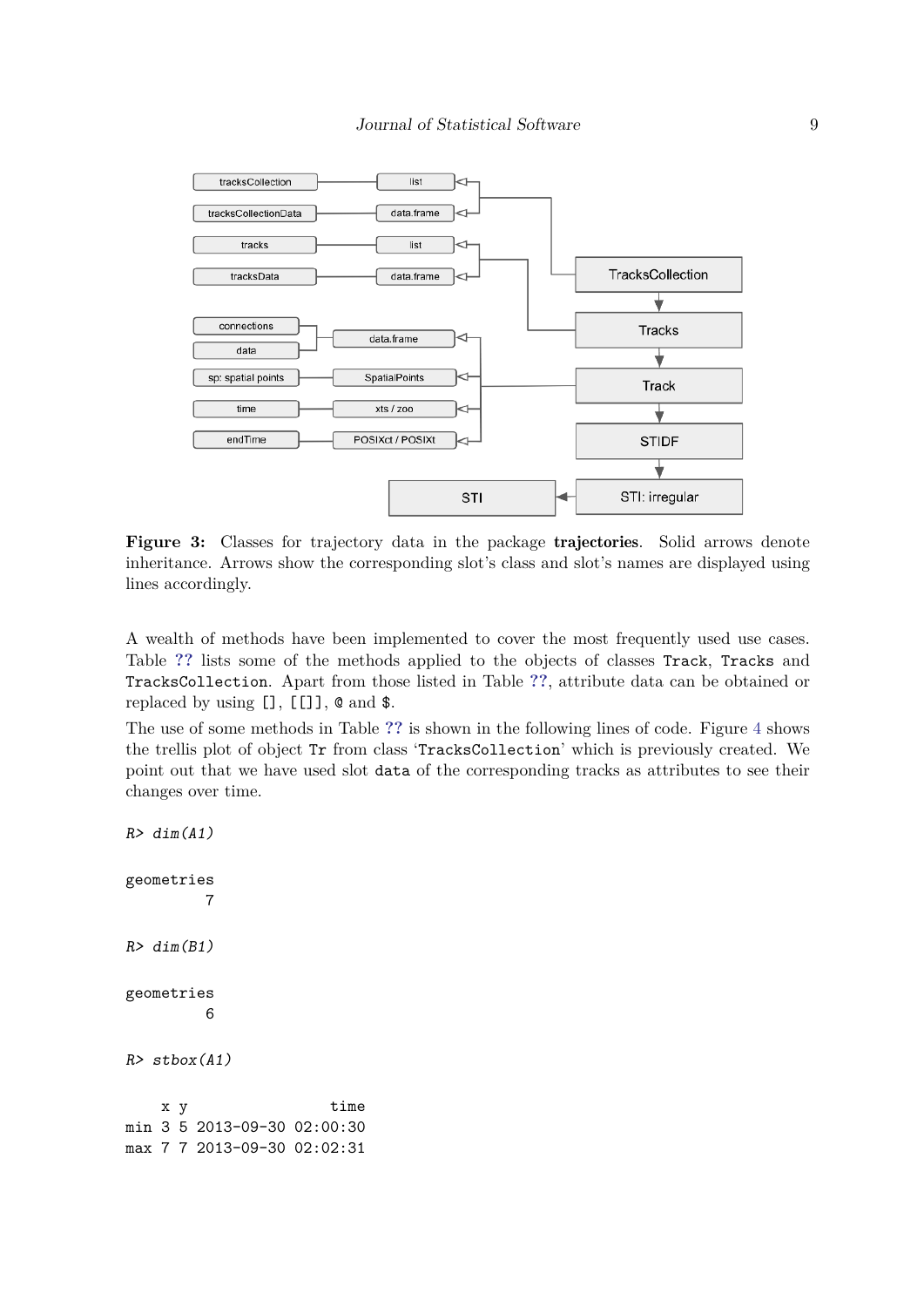| Method      | Operation                                                                 |
|-------------|---------------------------------------------------------------------------|
| dim         | Returns the number of spatial points of any track                         |
| summary     | Summarises the internal information                                       |
| proj4string | Retrieves projection attributes                                           |
| coordinates | Retrieves the coordinates of spatial locations                            |
| coordnames  | Retrieves coordinate names of fixes                                       |
| bbox        | The box (window) which contains the objects                               |
| stbox       | The spatio-temporal box (window) which contains the objects               |
| aggregate   | Spatially aggregate track properties (coercing fixes to points)           |
| compare     | Compares two 'Track' objects: for the common time period                  |
| dists       | Compares two 'Tracks' using the mean distance, the Frechet distance, etc. |
| downsample  | Remove fixes from a 'Track', starting with the most densely sampled ones  |
| frechetDist | Compute Frechet distance between two 'Track' objects                      |
| stcube      | Draw a space-time cube                                                    |
| stplot      | Create trellis plot for 'TracksCollection' objects                        |
| generalize  | Resample 'Track' to lower frequency or minimal distance                   |
| cut         | Obtain ranges of space and time coordinates                               |

**Table 1:** Methods implemented in the package trajectories for objects from class 'Track','Tracks' and 'TrackCollection'.

R> downsample(A1,B1)

An object of class Track 6points bbox: min max x 3 7 y 5 7 Time period: [2013-09-30 02:00:30, 2013-09-30 02:02:31]

## **4. Simulation and model fitting**

## **4.1. Trajectory simulation**

Simulating trajectory patterns can be a useful tool to imitate true models and understand their behaviour. The package **trajectories** allows simulating tracks using **rTrack**, **rTracks**, rTracksCollection where rTrack() generates a single track, rTracks() simulates a collection of tracks assumed to be passed by a single object and rTracksCollection is used to simulate a set of tracks passed by different objects. By default, these functions do not consider any box (or window) for the track to be simulated in and consider  $origin = c(0,0)$  as the origin of the track. However, one can still restrict the track to a desirable closed box using the argument bbox. If transform=TRUE and no bbox is given, then rTrack transforms the track to the default box  $[0,1] \times [0,1]$ , where in this case the origin is a random point in the default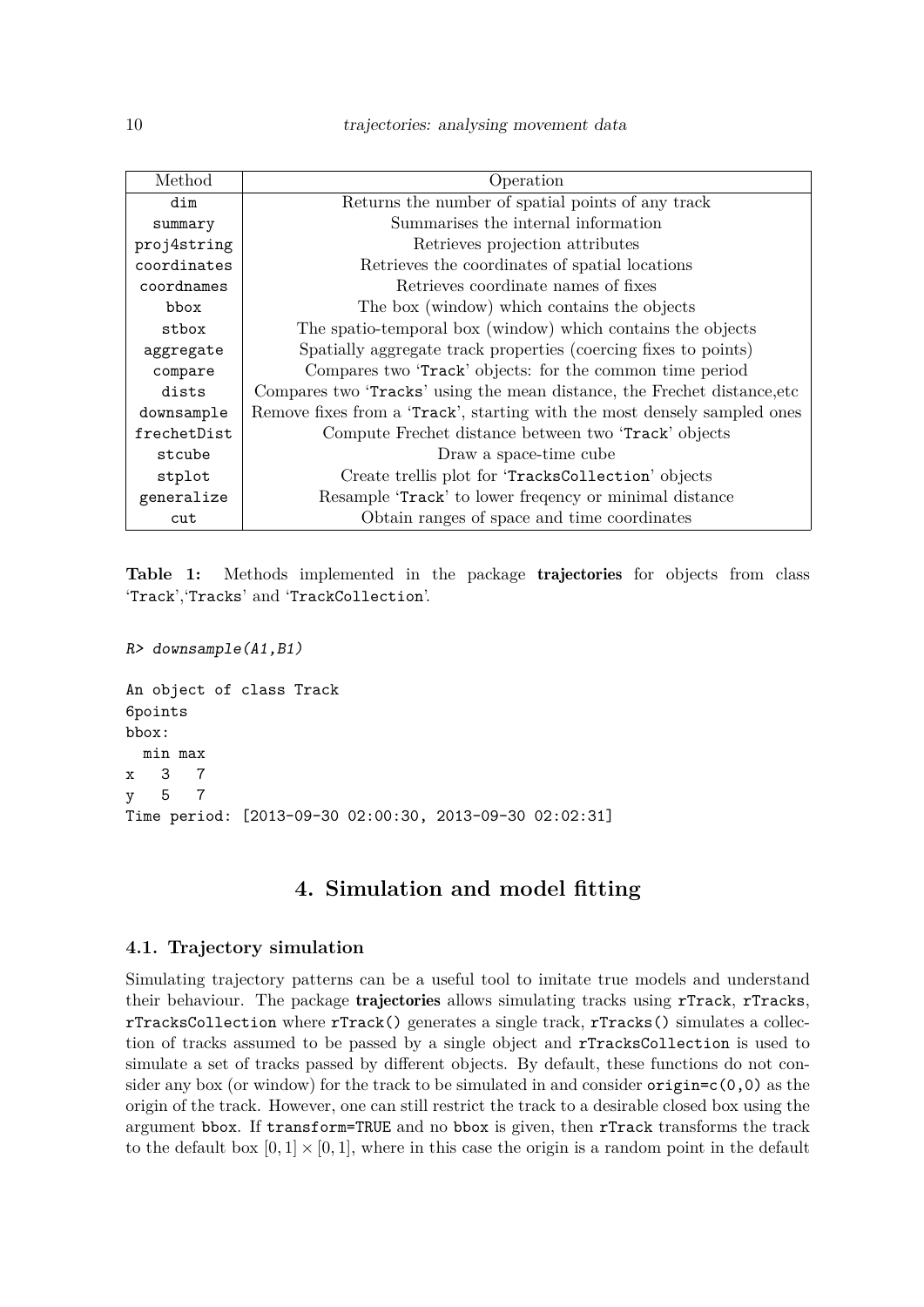#### $R$ > stplot(Tr, attr = "co2", arrows = TRUE, lwd = 3, by = "IDs", cex.axis=2)



**Figure 4:** Co2 consumption over time.

box. If a default box bbox (e.g., m in the following example) is given and transform=TRUE, then origin is a random point in bbox and the final track is also transformed into bbox. The function rTrack simulates tracks with a predefined number of points per track (indicated as n in the code with default 100). However if nrandom=TRUE then it simulates a track with a random number of points based on a Poisson distribution with parameter n. An example of these functions is the following:

```
R> set.seed(10)
R > x \leftarrow rTrack(); xAn object of class Track
100points
bbox:
        min max
x -53.38677 -3.232289
y -53.08787 -1.594295
Time period: [1970-01-01, 1970-01-01 01:39:00]
R> y <- rTrack(transform = T); y
An object of class Track
100points
bbox:
  min max
x 0 1
```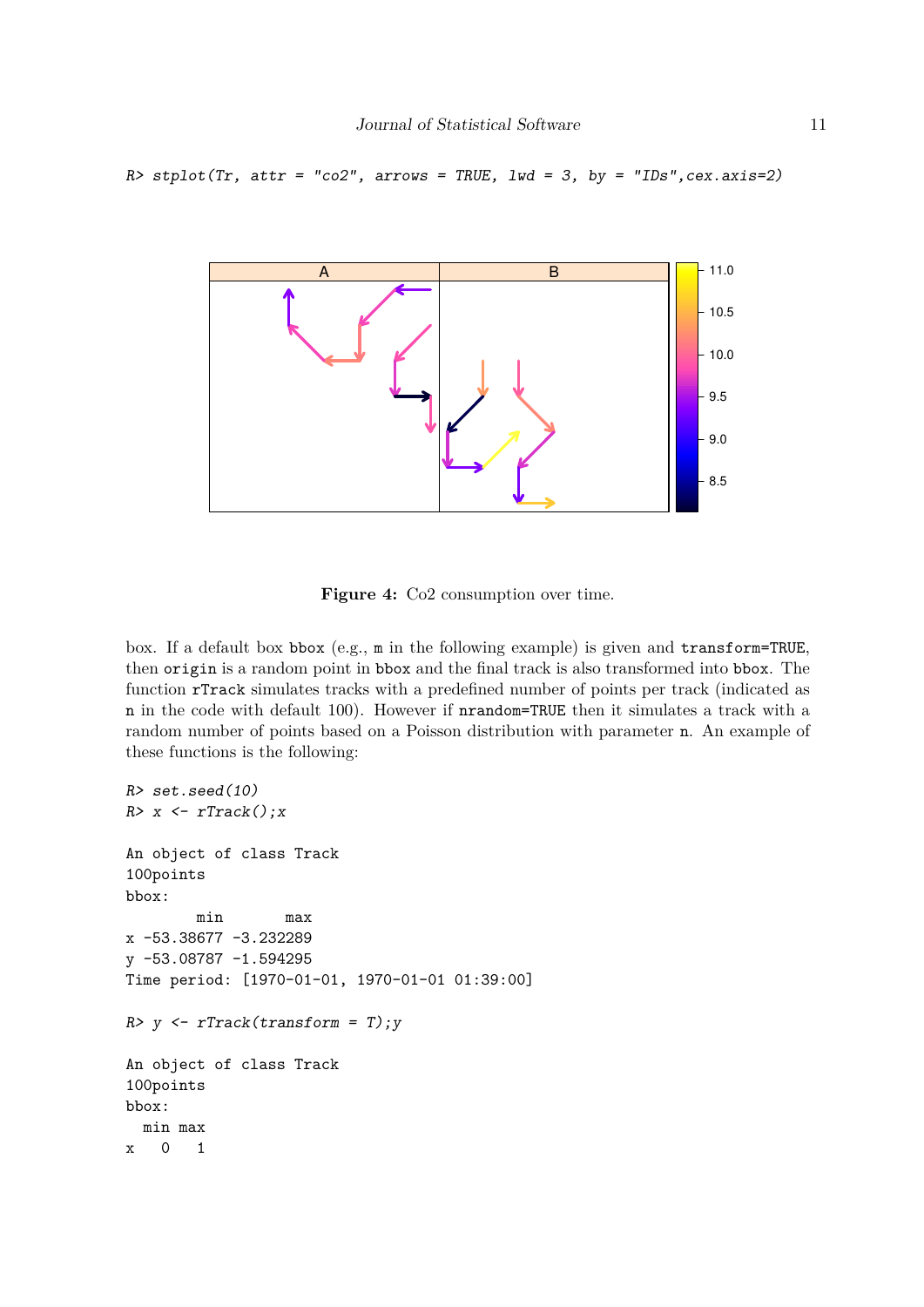```
y 0 1
Time period: [1970-01-01, 1970-01-01 01:39:00]
R > m <- matrix(c(0, 10, 0, 10), nrow=2, by row = T)R> w <- rTrack(bbox = m, transform = T); w
An object of class Track
100points
bbox:
  min max
x 0 10
y 0 10
Time period: [1970-01-01, 1970-01-01 01:39:00]
R > z <- rTrack(bbox = m, transform = T, nrandom = T); z
An object of class Track
108points
bbox:
  min max
x 0 10
y 0 10
Time period: [1970-01-01, 1970-01-01 01:47:00]
```
Figure 5 shows four different random tracks: x is a random track with all defaults, y is a random track transformed to a unit box, w is a random track transformed to the box  $[0, 10] \times [0, 10]$ , and z is a simulated track in a same box as w but with a random number of points. The number of points in w is 100 whereas z is constituted by 108 points.

## **4.2. Model fitting**

The behaviour of a track might also be studied using available tools for time series modelling. However, obtaining a proper model is extremely important as it highlights the underlying structure of the series, and the fitted model can be used for future forecasting. The R package trajectories can fit ARIMA models to movement data. Using R package forecast, the function auto.arima.Track fits arima models to the spatial coordinates of an object of class 'Track'. Note this is applicable to individuals. See example below.

```
R> library("forecast")
R> data("A3")
R> auto.arima.Track(A3)
Arima model fitted to x-coordinate: ARIMA(0,2,1)
Arima model fitted to y-coordinate: ARIMA(1,1,1) with drift
```
## **5. Exploratory data analysis**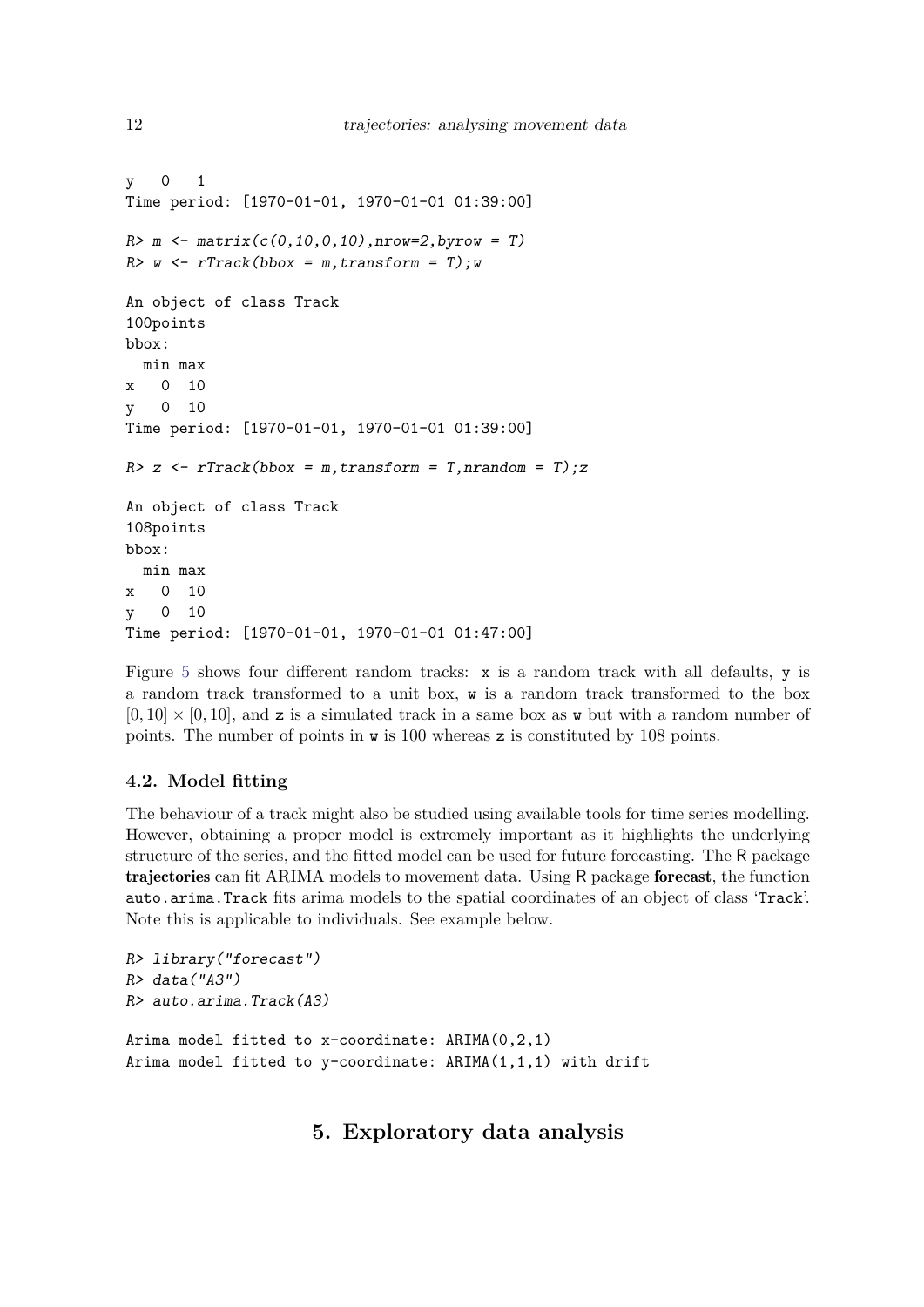```
R > par(mfrow=c(2,2),mar=rep(2.2,4))R> plot(x, lwd=2, main="x"); plot(y, lwd=2, main="y")
R> plot(w,lwd=2,main="w");plot(z,lwd=2,main="z")
```


**Figure 5:** Simulated random tracks using rTrack. x is a random track with all defaults. y is a random track transformed to a unit box. w is a random track transformed to the box  $[0, 10] \times [0, 10]$  and z is simulated in the same box as w but with a random number of points.

This section presents some statistical methods, implemented in the R package trajectories, to analyse the behaviour of trajectory patterns. A single plot of trajectories pattern might not display interesting information, and if the pattern contains too many tracks, it then needs some analysis to summarise and reveal concealed information. In particular, one may be interested in discovering the more visited streets within a city. Other interesting findings could be the type of interaction between moving objects over time. In short, having a trajectory pattern, we might be interested in answering the following questions:

- 1. How does the average distance between objects change over time?
- 2. How is the spatially varying distribution of objects?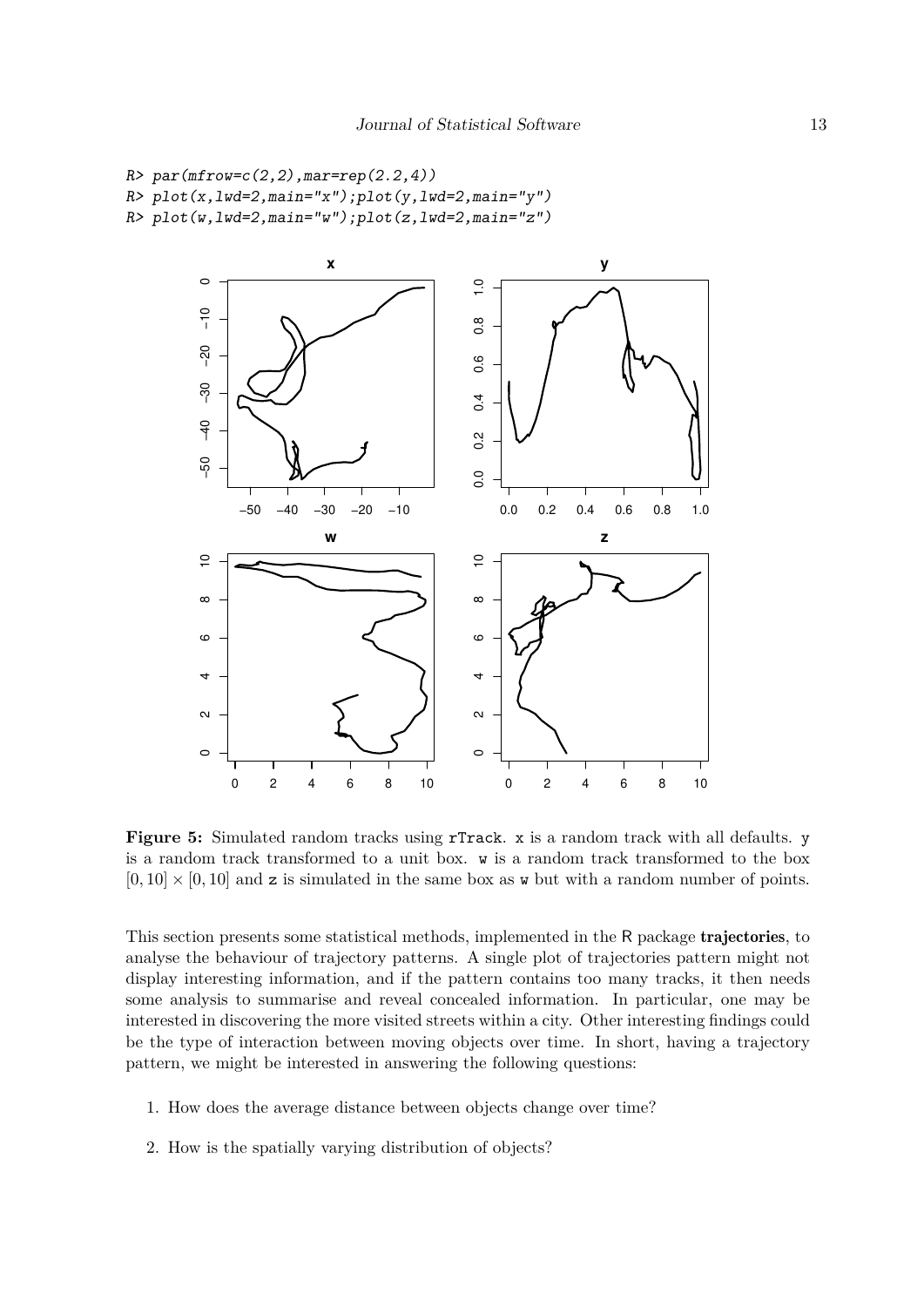- 3. How do moving objects interact with each other? Does their interaction vary over time?
- 4. How does the spatially varying distribution of objects vary over time?

## **5.1. Data**

We considered a sample of the T-Drive trajectory dataset that contains one-week trajectories of 10357 taxis during the period of Feb. 2 to Feb. 8*,* 2008, within Beijing, China. T-drive is a smart driving direction services based on the global positioning system (GPS) trajectories of a large number of taxis. The GPS-equipped taxis are mobile sensors probing the traffic flows on road surfaces. So, the taxi trajectories contain the information of both human knowledge of experienced drivers and traffic patterns. The total number of points in this dataset is about 15 million and the total distance of the trajectories reaches up to 9 million kilometres. For more details about the data, see Yuan, Zheng, Zhang, Xie, Xie, Sun, and Huang (2010); Yuan, Zheng, Xie, and Sun (2011).

We here point out some useful information about the dataset:

- 21 taxis have no information recorded.
- Regardless of taxis with no information, there are 4694 taxis with less than 10 recorded locations in at least one day.
- There are tracks with some jumps to the outside of the studied area and it may be caused by lack of GPS accuracy so that wrong locations have been removed. These locations might later be recovered by interpolation.

We thus analyse the cleaned dataset which is based on moving data of 5642 taxis. The map of the studied area is displayed in Figure 6. It is seen that the metropolitan area of Beijing is almost located in the centre of the map while there are some other townships, airports in the countryside of Beijing.

In the following, we present the implemented methods in **trajectories** by applying them to the taxi movement dataset in Beijing, China.

#### **5.2. Distance analysis**

A simple way to get into the nature of movement data is to study the distance between objects. The function dists provides users with calculating the distance between a pair of objects of class 'Tracks'. This considers the distance between tracks when they overlap in time. The output is a matrix with distances between each pair of tracks or 'NA', if they do not overlap in time. A function to calculate distances can be passed to dists, such as mean, sum, frechetDist, etc.

```
R> ## create Tracks objects
R> # tracks1 <- Tracks(list(Beijing[[1]], Beijing[[2]]))
R> # tracks2 <- Tracks(list(Beijing[[2]], Beijing[[1]]))
R> # dists(tracks1, tracks2,mean)
```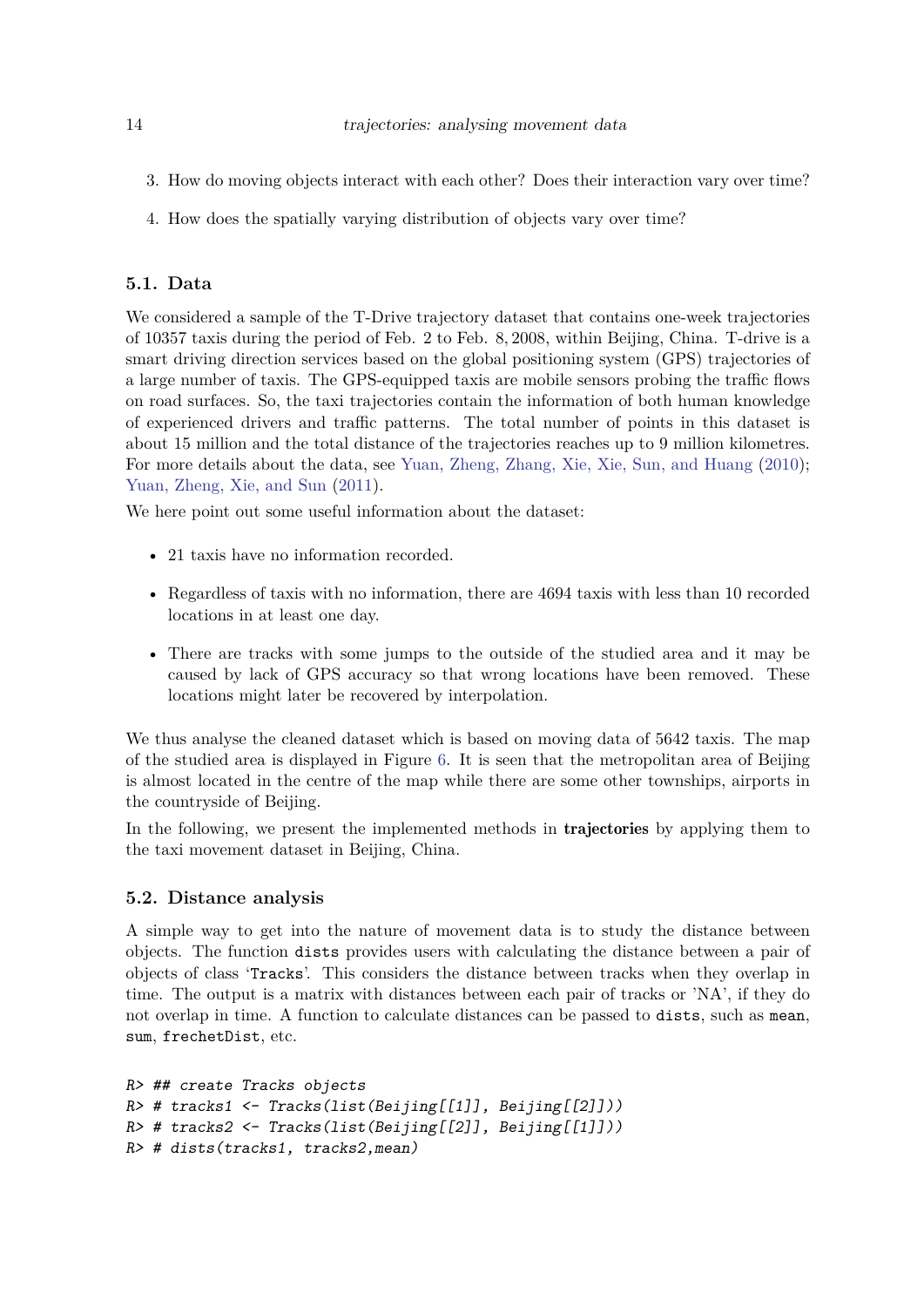

Figure 6: Map of the studied area in Beijing, China.

#### *Average distance over time*

The distance between objects over time might discover some interesting information. Studying pairwise distances over time can somehow reveal the type of interaction between objects. Having a pattern of tracks, we may be able to see how moving objects interact each other over time. Moreover, this can highlight the crowded hours within a particular period of time. We here propose to look at average pairwise distances over time. To do so, one can imitate the following steps:

- 1. Based on the time range of all tracks *s<sup>i</sup>* , create a regular time sequence.
- 2. Interpolate each track *s<sup>i</sup>* based on the created time sequence. For this purpose, the function reTrack can be used. It reconstructs each track *s<sup>i</sup>* according to a desirable time sequence.
- 3. Discretise the trajectory pattern *S* to a collection of point patterns  $\mathbf{x}_1, \mathbf{x}_2, \ldots, \mathbf{x}_k$ . Note that the number of points in each pattern might be different.
- 4. For each  $\mathbf{x}_i, i = 1, \ldots, k$ , calculate pairwise distances between all data points.
- 5. Report the average of pairwise distances per each time.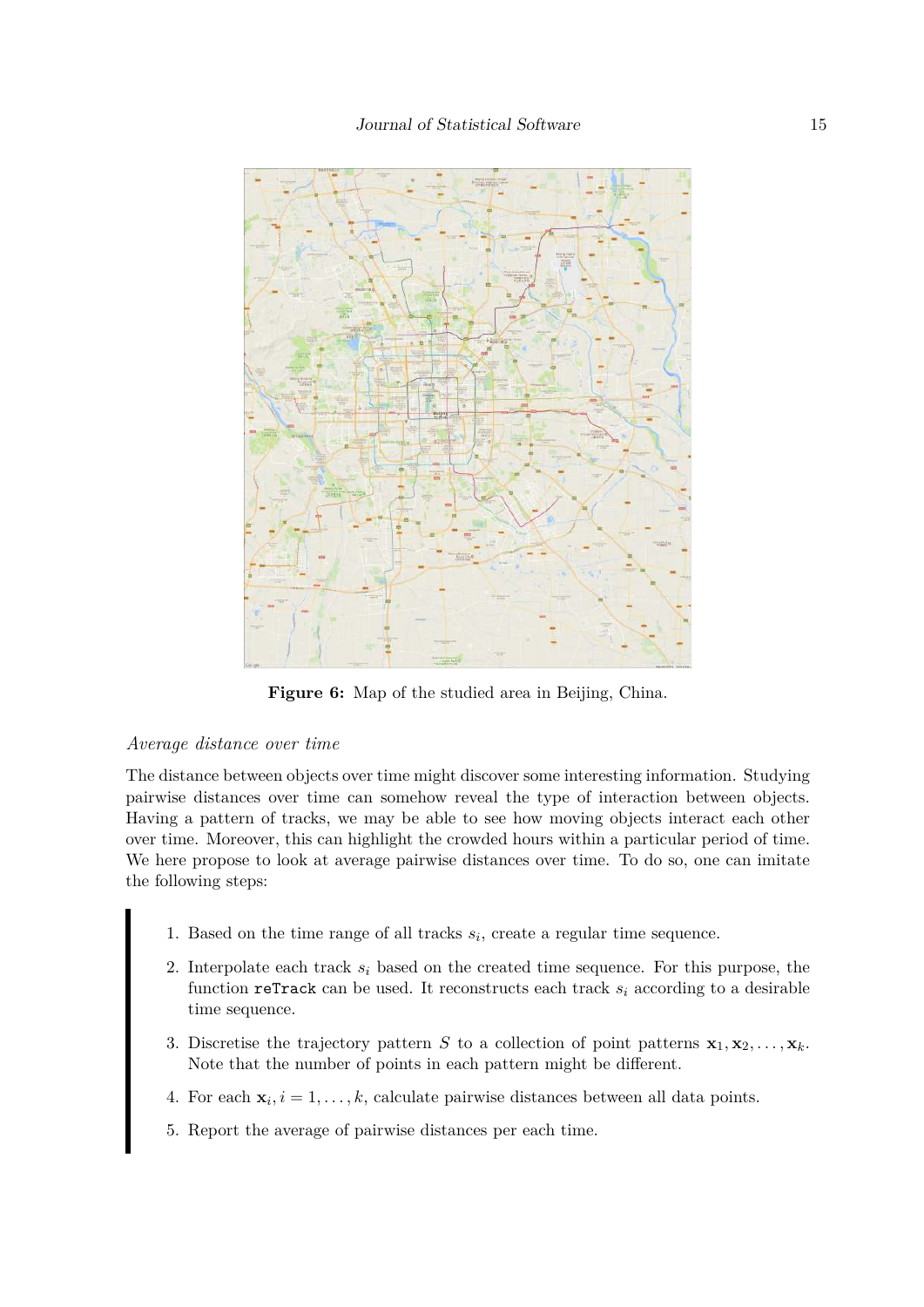Steps above are implemented in the function avedistTrack. In order to use avedistTrack, we only need to specify the argument timestamp. It then returns the average distance between objects based on that timestamps.

```
R # par(mfrow=c(1,2))
R \neq meandist \leq avedistTrack(Beijing, timestamp = "20 mins")
R \neq plot(meandist,type="1",lwd=2,cex.axis=1.7,cex.lab=1.7)
R> # distinframe <- data.frame(tsq=attr(meandist,"tsq"),dist=meandist)
R> # dist3rd \leq distinframe[substr(distinframe$tsq,start = 1,stop=10)==
R > # "2008-02-03",]R> # plot(dist3rd$tsq,dist3rd$dist,type="l",xlab="time",
R> # ylab="average distance",lwd=2,cex.axis=1.7,cex.lab=1.7)
```


**Figure 7:** Average pairwise distance between taxis in Beijing, China. *Left*: Within the period 2 − 8, Feb 2008. *Right*: During 3-rd of Feb 2008.

Figure 7 shows the average distance between taxis in Beijing. The left plot shows the average pairwise distance between taxis for all the week and it is easily seen that there is a daily trend. In order to see the more crowded hours within a day, we show the average pairwise distances during the 3-rd of Feb 2008 in the right plot in Figure 7. It can be seen that the crowded time comes between midday and 17 : 00. Also, it shows how taxis are getting far from each other during night. Note that small average distances between taxis might be a sign of traffic during the corresponding hours. We point out that the reason of having larger average distance in the last two days might be the Chinese new year holidays.

As an alternative, one can use nearest neighbour distances instead of pairwise distances. But that might not distinguish patterns with different clusters, i.e., patterns with different sets of tracks concentrated in some particular subregions.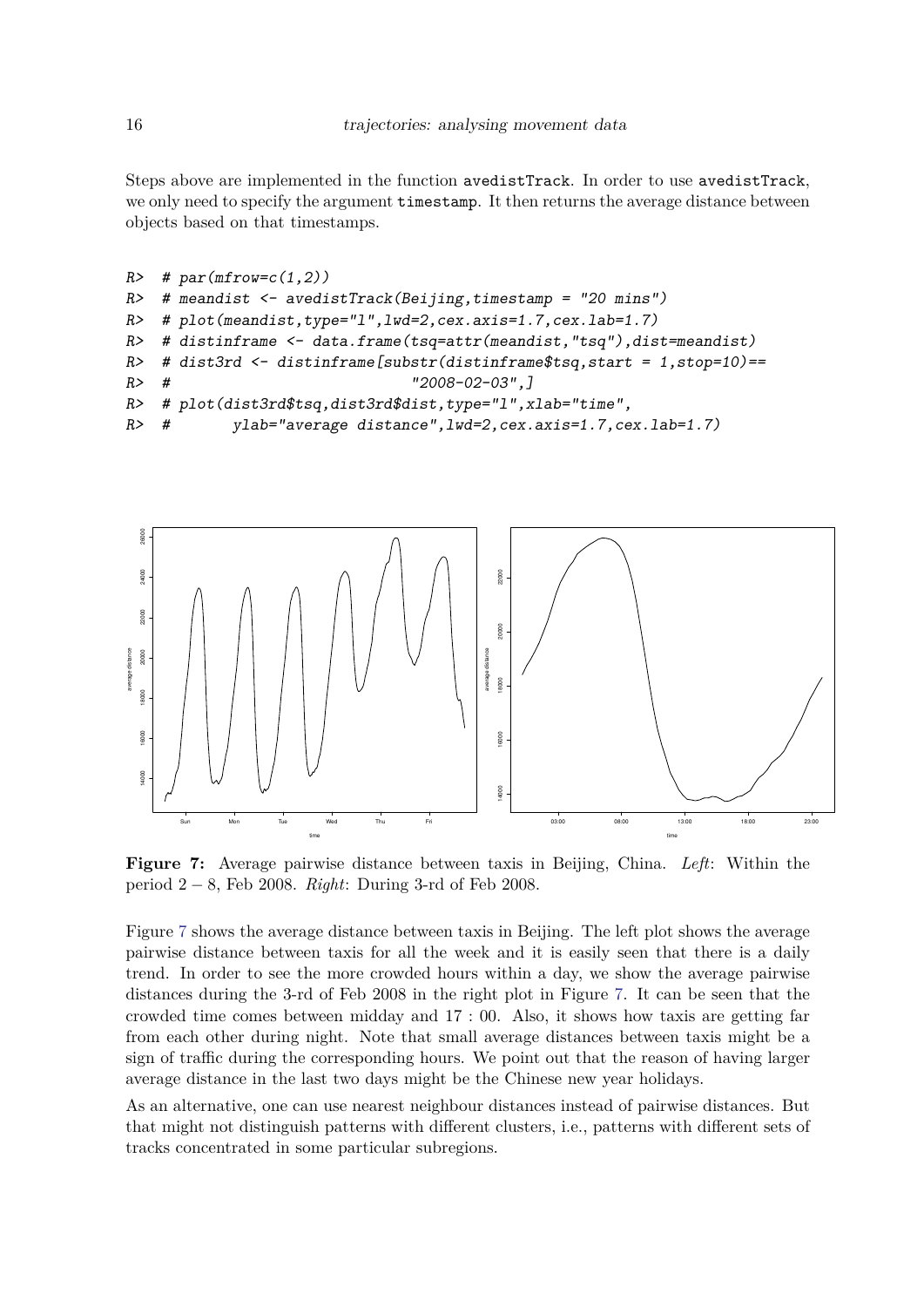#### **5.3. Movement smoothing**

Aiming at analysing moving objects, it might be of interest to highlight the relationship of movement with space and time. This section is considered to perform smoothing over the length of movements per each consecutive time. Thus, it might reveal those areas with faster/slower movements. For this purpose, the function Track.idw performs inverse-distance weighted smoothing over a trajectory pattern by imitating the following steps:

- 1. Follow steps 1-3 in Section 5.2.
- 2. Using each consecutive point patterns, say  $\mathbf{x}_o$  and  $\mathbf{x}_d$ , build  $k-1$  segment patterns.
- 3. For each segment pattern, find the mid-point of segments, mark it with the length of the corresponding segment.
- 4. Using the marked mid-points, create *k* − 1 marked point patterns where each mark represents the length of movement per location.
- 5. Apply the function idw from the package spatstat (Baddeley *et al.* 2015) to each marked point pattern where it does inverse-distance weighted smoothing.
- 6. Step 5 returns *k* − 1 maps in which the average of them is the output of function Track.idw.

Mathematically speaking, if for each point pattern  $\mathbf{x}_i$ , data points  $\{x_1, x_2, \ldots, x_{n_i}\}$  are marked by  $\{l_1, l_2, \ldots, l_{n_i}\}\)$  then the smoothed value at an arbitrary location  $u \in W$  is

$$
\bar{g}(u) = \frac{1}{k-1} \left[ \sum_{i=1}^{k-1} \frac{\sum_{j=1}^{n_i} w_j l_j}{\sum_{j=1}^{n_i} w_j} \right],
$$
\n(2)

where

$$
w_j = \frac{1}{(d(u, x_j))^p},\tag{3}
$$

in which *d* measures the distance between *u* and  $x_j \in \mathbf{x}_i$ ,  $l_j$  is the corresponding mark of  $x_j$ that is the length of the corresponding segment to  $x_j$ ,  $n_i$  is the number of points in the *i*-th pattern and *p* is an integer, being 2 as a default value. For details see Baddeley *et al.* (2015, Chapter 15).

In order to use Track.idw, we only need to set the argument timestamp. When collecting data, it may happen to record the location of objects which are actually stopped. Therefore and to not include them in the movement smoothing, there is an argument epsilon so that movements with length less than epsilon are not included in the computation. If no epsilon is set in the function, it then uses all segments. The following code generates an image of class 'im' which reflects the smoothed movement of taxis per 20 minutes.

```
R \neq b \leq Track.idw(Beijing,timestamp = "20 mins",epsilon=1000)
R> # plot(b,main="",ribwid=0.04,ribsep=0.02,cex.axis=1.5)
```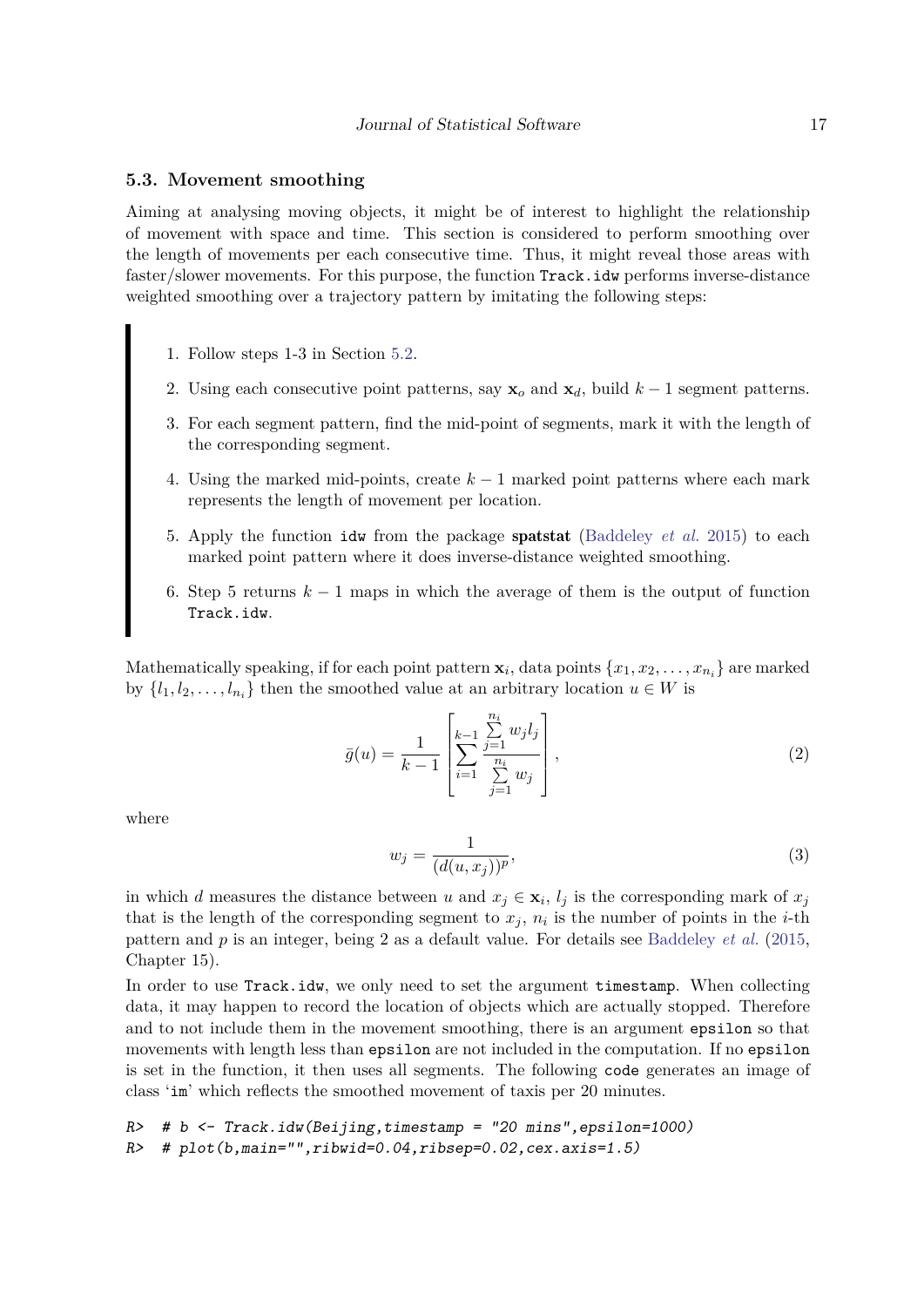

**Figure 8:** Movement smoothing for taxi data in Beijing, China based on timestamp = "20 mins" and movements with length longer than 1000 meters.

Figure 8 shows the movement smoothing for taxi data in Beijing according to the timestamp= "20 mins". Here, we have not considered movements with length less than 1000 meters. In other words, we assume taxis with the length of movements less than 1000 meters per 20 minutes as stopped. This confirms that moving in the centre is slower than countryside/highways in Beijing, and in particular, it reveals some highways/freeways in which taxis are moving faster.

After smoothing the length of movements over space, we now turn to see the changes in the average of the length of movements over time. The function avemove measures the average length of movements passed by a collection of tracks based on a desirable timestamps. Now, we apply this to the taxi data in Beijing as follows

```
R> # q <- avemove (Beijing, timestamp = "20 mins", epsilon=1000)
R # par(mfrow=c(1,2))
R # plot(q, type="1", lwd=2, cex. axis=1.7, cex. lab=1.7)R> # qdata <- data.frame(q,attr(q,"time"))
R> # colnames(qdata) <- c("dist","startingtime")
R> # q3rd <- qdata[substr(qdata$startingtime,start = 1,stop=10)=="2008-02-03",]
R> # plot(q3rd$startingtime,q3rd$dist,type="1",xlab="time (hour)"
R> # ,ylab="average movement",lwd=2,cex.axis=1.7,cex.lab=1.7)
```
Figure 9 shows the average length of movements per 20 minutes by taxis in Beijing. The daily trend can be seen in the left plot, and the right plot shows that between midnight and early morning, the average length of movements is decreasing while from morning till noon there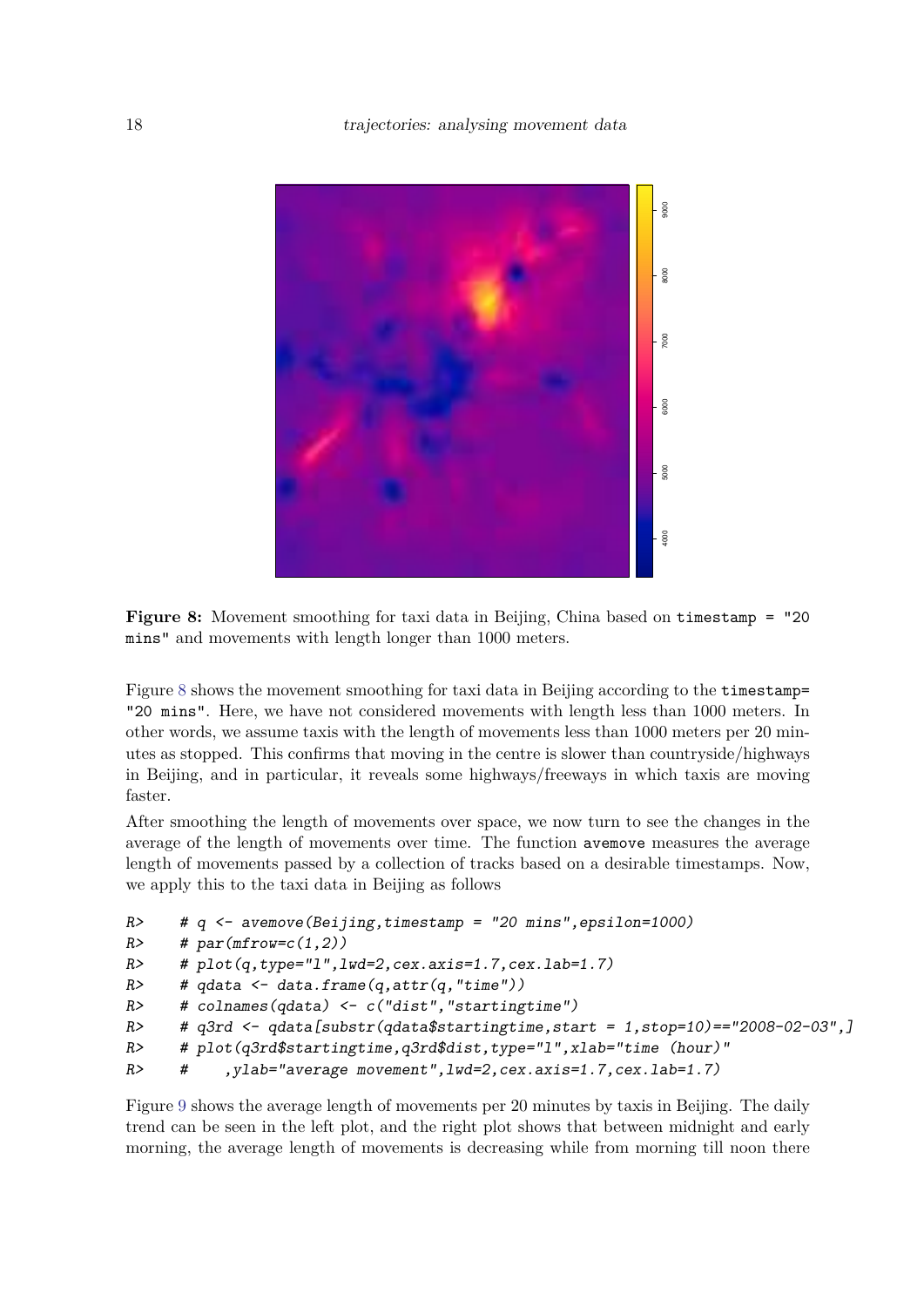

**Figure 9:** Average length of movements by taxis in Beijing, China versus time based on timestamp = "20 mins", and movements with length longer than 1000 meters. *Left*: Within the period 2 − 8 Feb 2008. *Right*: During the 3-rd of Feb 2008.

is an increase in the length of movements. In the afternoon, there can be seen a decrease in the average length of movements which might be caused by traffic.

### **5.4. Intensity function**

An exploratory data analysis of point patterns often starts with estimating the intensity function  $\lambda(\cdot)$  which reflects the mean number of points in different regions and may be seen as a "*heat-map*" for the events. A well-known method to estimate the intensity function  $\lambda(\cdot)$ is by kernel smoothing. Diggle (1985) introduced a uniform edge-corrected kernel estimator

$$
\widehat{\lambda}(u) = \frac{1}{c_W(u)} \sum_{i=1}^n \kappa(u - x_i), \qquad u \in W \tag{4}
$$

and Jones (1993) proposed the alternative estimator

$$
\widehat{\lambda}(u) = \sum_{i=1}^{n} \frac{\kappa(u - x_i)}{c_W(x_i)}, \qquad u \in W
$$
\n(5)

where

$$
c_W(u) = \int_W \kappa(u - v) \mathrm{d}v, \qquad u \in W \tag{6}
$$

is the edge correction factor, and  $\kappa$  is a kernel function. We note that the estimator 4 is unbiased if the true intensity is uniform while the estimator 5 conserves mass, meaning that  $\int_W \hat{\lambda}(u) \, du = n$  where *n* is the number of points in the point pattern in question. Both estimators 4 and 5 can be computed using the R package spatstat for planar point patterns.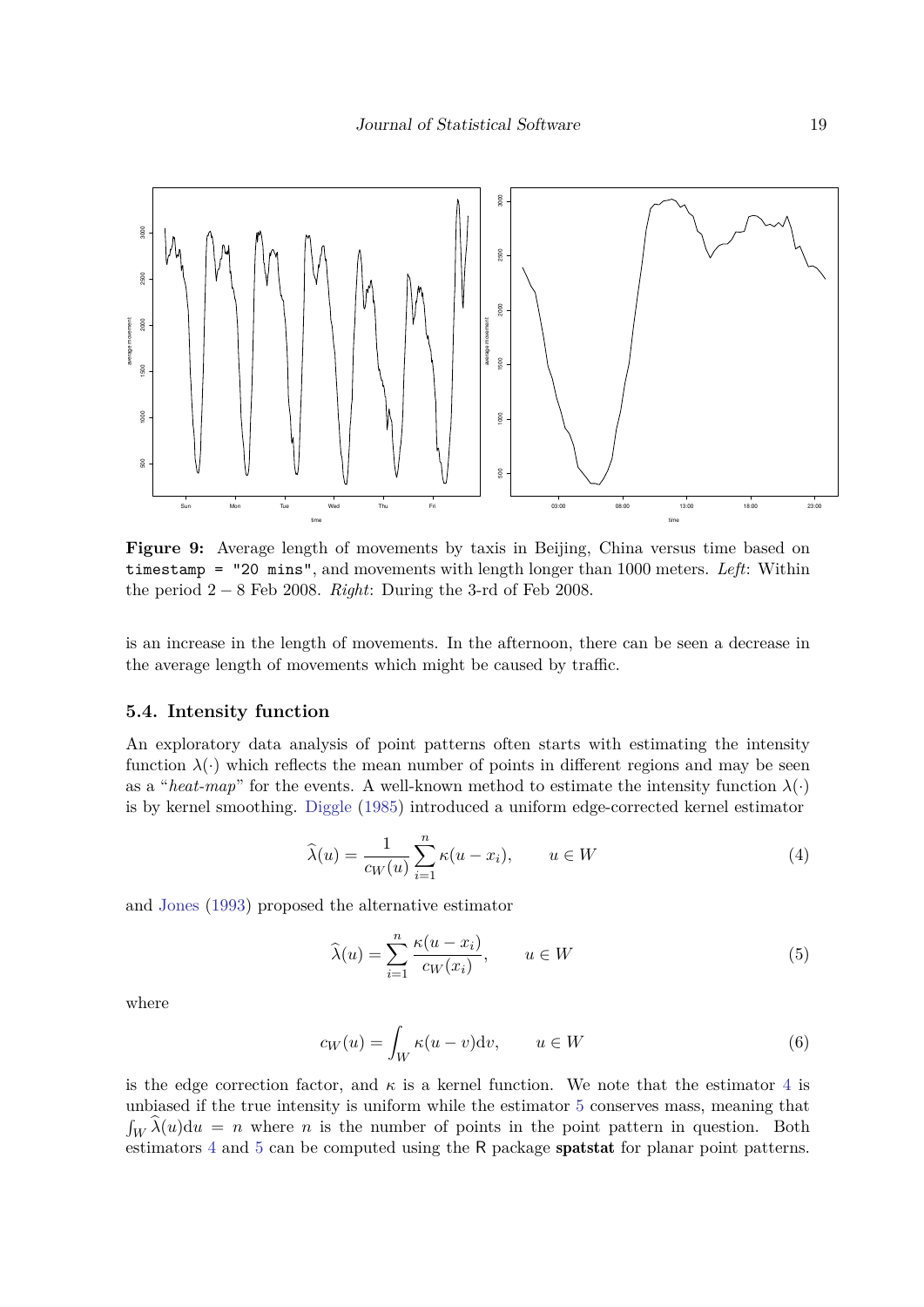We here avoid mathematical definitions of a point process and assume that *X* is finite, i.e., any realisation is a point pattern with finite number of points, and the number of points in any subregion is a well-defined random variable (Baddeley *et al.* 2015). For technical details of point processes see Møller and Waagepetersen (2003); Daley and Vere-Jones (2007).

Being able to estimate the intensity function of planar spatial point patterns, we are here interested in estimating the intensity function for trajectory patterns. Such estimator can highlight well-traveled areas based on the tracks of moving objects (e.g., humans, cars) within the time period in question. We next propose an average intensity estimate using the following steps:

- 1. Follow steps  $1 3$  as in Section 5.2.
- 2. For each  $\mathbf{x}_i$ , estimate the intensity function, say,  $\lambda_i(\cdot)$ .
- 3. The average over all estimated intensity functions  $\hat{\lambda}_i$  may be considered as an estimated intensity for the trajectory pattern *S*.

Mathematically speaking, and (for instance) using the intensity estimator 5, we propose

$$
\widehat{\widehat{\lambda}}(u) = \frac{1}{k} \sum_{i=1}^{k} \widehat{\lambda}_{i}(u) = \frac{1}{k} \sum_{i=1}^{k} \sum_{j=1}^{n_{i}} \frac{\kappa(u - x_{j})}{c_{W}(x_{j})}, \qquad u \in W,
$$
\n(7)

as an estimator of the intensity of the trajectory pattern *S*. Intuitively, we interpret  $\hat{\lambda}(u)$ as the average expected number of points (objects) within the time period *T* in a small area around *u*. As a simple example, consider the movements of cars within a city in a particular day, the estimator 7 reveals the more dense streets, highways, freeways, etc in that day. Intensity estimator 7, possible to use both edge corrections, is implemented in the trajectories package using the function density.list. The function density.list builds the point patterns  $\mathbf{x}_1, \mathbf{x}_2, \ldots, \mathbf{x}_k$  and pass them to the function density.ppp in the package spatstat.

We next turn to calculate the average estimated intensity of the taxi data using the estimator 7.

```
R> # library("spatstat")
R> # d <- density(Beijing,timestamp = "20 mins",bw.ppl)
R> # par(mfrow=c(1,2),mar=rep(1,4))
R> # plot(d,main="",ribwid=0.04,ribsep=0.02,cex.axis=1.7)
R> # #focus on the center
R \neq W \leq owin(c(440000,455000),c(4410000,4430000))
R> # pps <- attr(d, "ppps")R> # npps <- lapply(X=1:length(pps), FUN = function(i){
R> # pps[[i]][w]R > # }R #
R \neq centerimg \leq lapply(X=1:length(npps), FUN = function(i){
```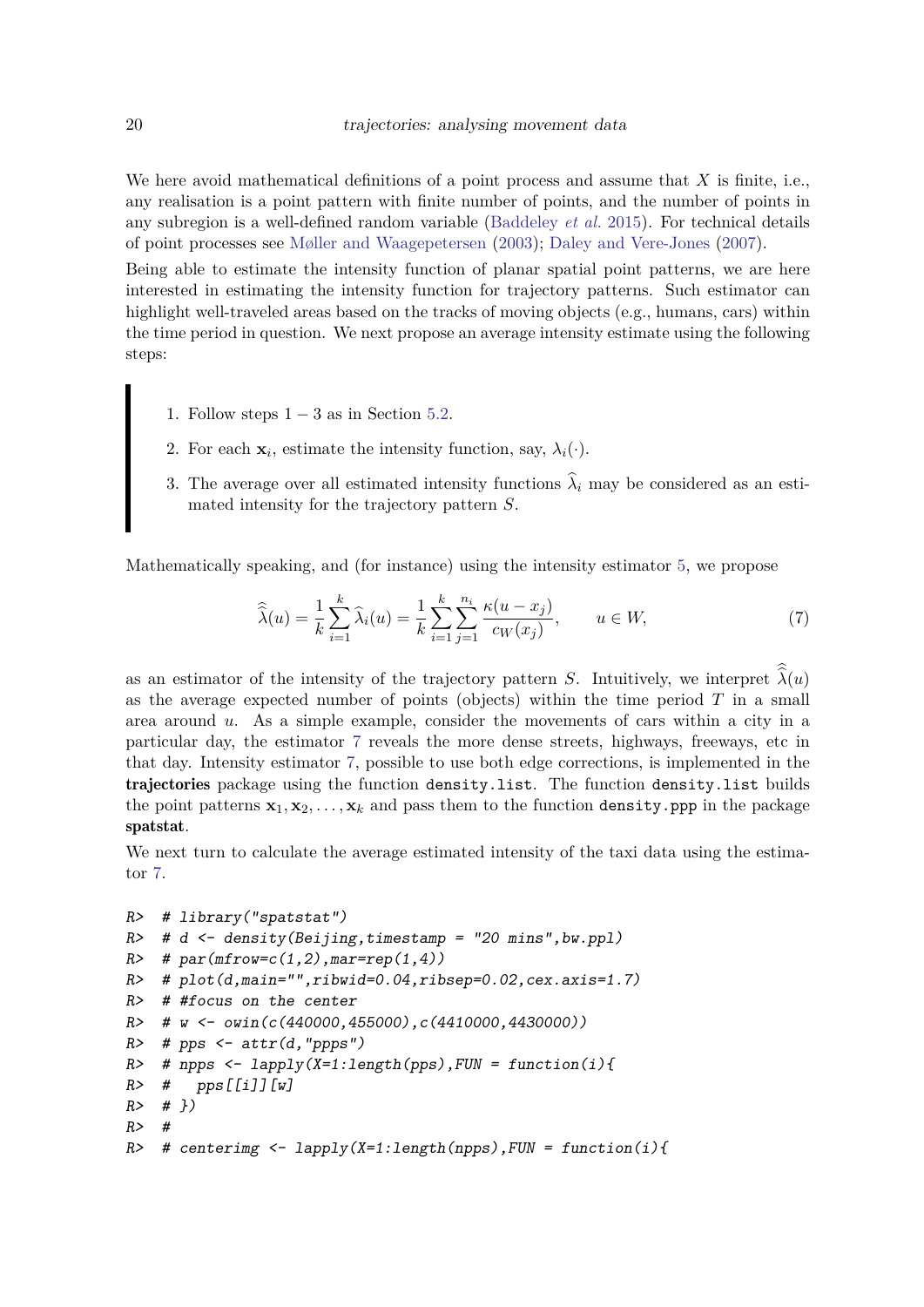```
R> # density(npps[[i]],bw.ppl(npps[[i]]))
R > #?R> # fcenterimg <- Reduce("+",centerimg)/length(centerimg)
R #
R> # plot(fcenterimg,main="",ribwid=0.04,ribsep=0.02,cex.axis=1.7)
```
Figure 10 shows the estimated intensity using the estimator 4 for both Beijing and its metropolitan area. The bandwidth has been selected using a likelihood cross-validation method and the function bw.ppl in spatstat. Other bandwidth selection methods can also be passed to density.list. Figure 10 highlights the most well-traveled areas in which those areas in the countryside with higher intensities (left plot) are some townships or airports. The right plot highlights the crowded routes within the centre of Beijing, China.



**Figure 10:** Estimated intensity function. Left: Beijing. Right: Beijing metropolitan area.

One may still think of adaptive intensity estimators such as the Voronoi estimator (Ord 1978; Barr and Schoenberg 2010). We here point out that as the estimator 7 is built based on an average of estimated intensities of a set of spatial point patterns, one can estimate each of  $\lambda_i(\cdot)$  using adaptive estimators resulting in a final adaptive estimator for the corresponding trajectory pattern.

### **5.5. Chi maps**

After discretising the trajectory pattern *S* to some point patterns and being able to estimate the individual intensity functions  $\lambda_i(\cdot)$ , one may think of discovering the areas with more/less events than the expected number. This motivates us to think of  $\chi^2$  statistics

$$
\chi^2 = \frac{o - e}{\sqrt{e}},\tag{8}
$$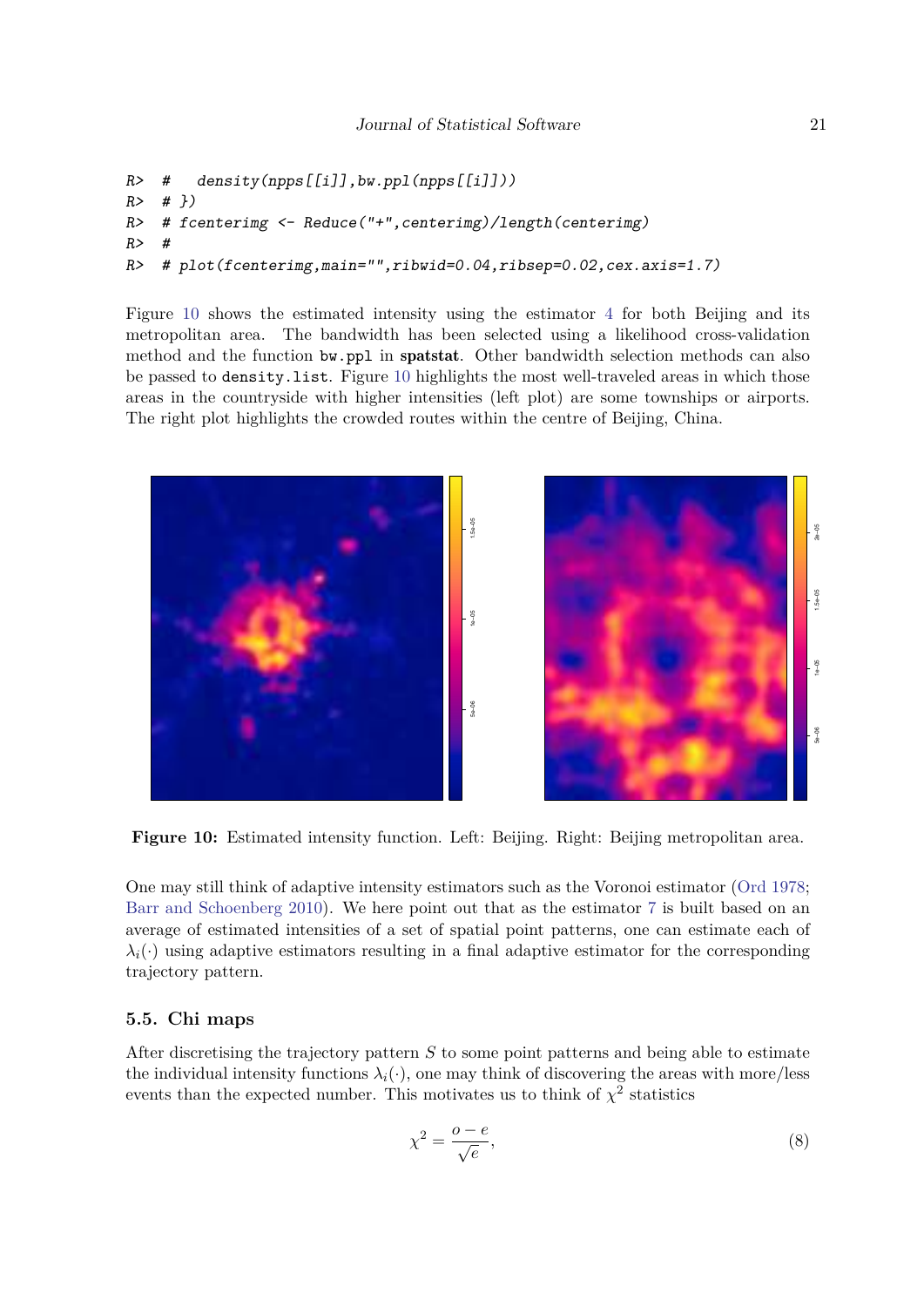which measures the discrepancy between the expected number (*e*) and the observed number (*o*). This can be easily applied to the estimated intensity functions  $\lambda_1, \lambda_2, \ldots, \lambda_k$  and in any time  $t_i, i = 1, \ldots, k$ , and as a result we can see where the estimated intensity differs from the expected intensity. For example, for a fixed time  $t = t_1$ ,

$$
e_{t_1}(u) = \frac{\sum\limits_{i=1}^k \widehat{\lambda}_i(u) \sum\limits_{v \in W} \widehat{\lambda}_1(v)}{\sum\limits_{i=1}^k \sum\limits_{v \in W} \widehat{\lambda}_i(v)}, \qquad u \in W,
$$

is the expected intensity at time  $t = t_1$  and location  $u \in W$ . Doing so for all  $u \in W$  enables us to draw a map of  $\chi^2$  values in a fixed time. The resulting map discloses the areas where the estimated intensity differs from the expected intensity. The function chimaps generates a map based on a given timestamp and rank. The argument rank is a number between one and the length of the generated time sequence based on the given timestamp, and with default one.

The chi maps of the 3-rd of Feb based on three different ranks are displayed in Figure 11. Values of each pixel is calculated by equation 8. We show the chi maps for three different times during the day in which changes over time can be seen. The left plot of Figure 11 shows the chi map at 06:10:44 so that the estimated intensity is higher than the expected intensity in the countryside. The reason for this might be the movements from countryside to the city center in the early morning. The middle plot of Figure 11 shows that the estimated intensity in the city is higher than the expected intensity. This may be caused by heavier traffic in the city during the day than in the countryside. In the right plot of Figure 11, although the estimated intensity is still slightly higher than the expected one in the city, we can see that the  $\chi^2$  statistic 8 takes values around 0 almost everywhere at night. These three plots together confirm the changes in the values of the  $\chi^2$  statistic 8 over time so that the mass is moving to the city in the morning and goes away in the evening. This behaviour may be explained by the movements to the city in the morning and moving back to the countryside in the evening.

```
R \rightarrow # ch \leftarrow chimaps(Beijing, timestamp = "20 mins", rank = 1)
R> # chall <- attr(ch, "ims")
R> # minmax <- lapply(X=1:length(chall), function(i){
R \rightarrow \quad return (list(min(chal1[[i]]\v), max(charall[[i]]\v))
R > # \}R> # minmax <- do.call("rbind",minmax)
R> # col5 <- colorRampPalette(c('blue','white','red'))
R> # color_levels=200
R # par(mar=c(0,0,1,1))
R> # par(mfrow=c(1,3))
R> # plot(chall[[51]],zlim=c(-max(abs(unlist(minmax))),max(abs(unlist(minmax))))
R \neq R \neq , main="r; ibwid=0.04, ribsep=0.02,R \neq col=col5(n=color\_levels),cex.axis=1.7)R> # title(attr(ch, "timevec")[51], line = -10, cex.main=2)
R> # plot(chall[[75]],zlim=c(-max(abs(unlist(minmax))),max(abs(unlist(minmax))))
R \neq R \neq , main="r; ibwid=0.04, ribsep=0.02,
```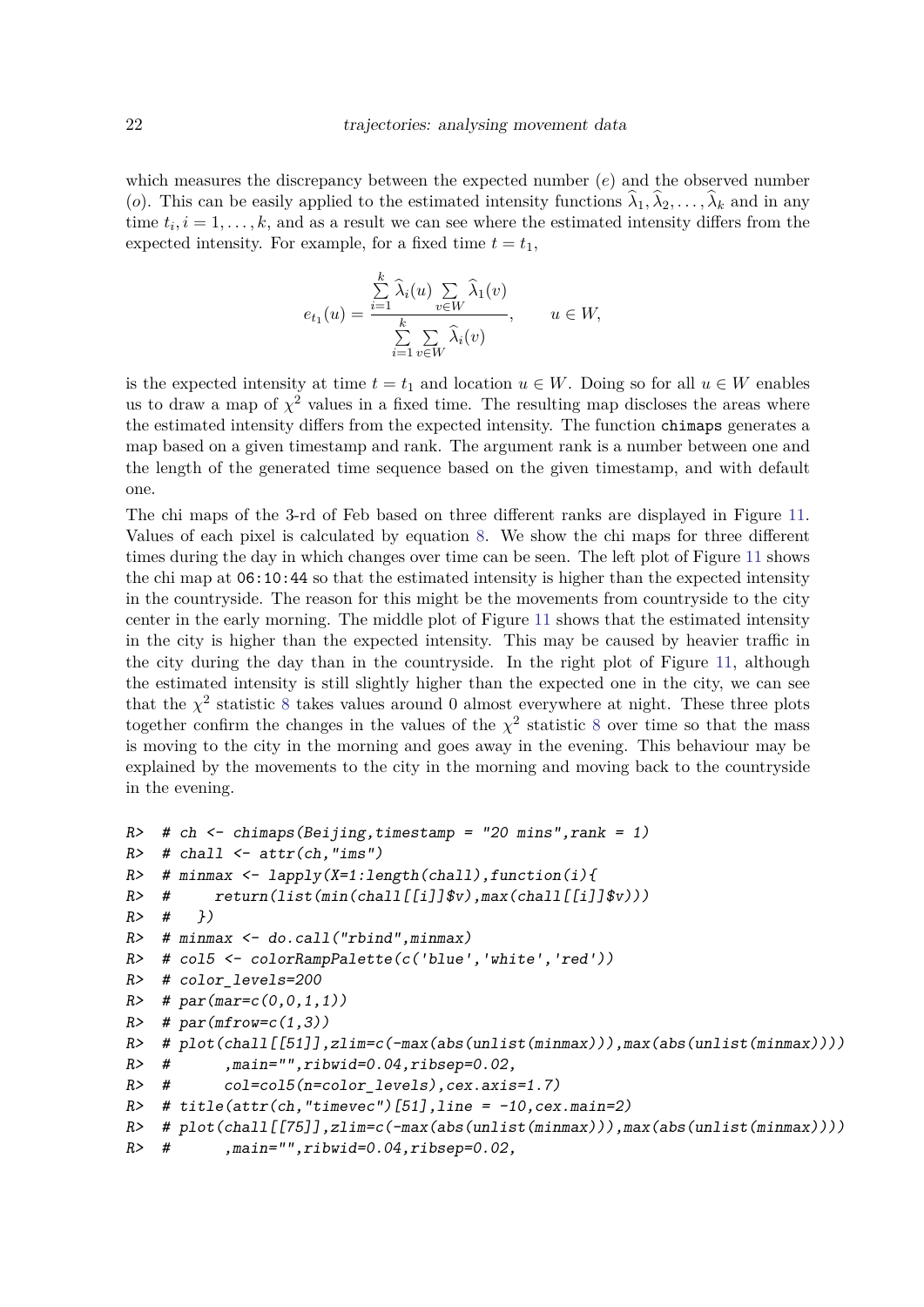```
R> # col=col5(n=color_levels),cex.axis=1.7)
R \neq title(attr(ch, "timevec")[75], line = -10, cex.main=2)
R> # plot(chall[[104]],zlim=c(-max(abs(unlist(minmax))),max(abs(unlist(minmax))))
R> # ,main="",ribwid=0.04,ribsep=0.02,
R \neq col=col5(n=color\;levels),cex.axis=1.7)R \neq title(attr(ch, "timevec")[104], line = -10, cex.main=2)
```


**Figure 11:** Chi maps. *Left*: in the morning, *Middle*: in the afternoon, *Right*: at night. Exact time is reported on top of each plot.

#### **5.6. Second-order summary statistics**

After discretising a trajectory pattern and estimating the intensity function of each single resulted point pattern, we now turn to look at the interaction between the moving objects over time. We are interested in distinguishing whether objects tend to move independently or they show some kind of dependence (e.g., clustering or inhibition). A common way in the point process literature is to use summary statistics such as *K*- and pair correlation functions (Ripley 1977; Baddeley, Møller, and Waagepetersen 2000; Baddeley *et al.* 2015). Pairwise distances are the hint here: if objects tend to be close to each other, then most of the pairwise distances are going to be small, and if they favour to stand far, then only a few of the pairwise distances are small (Baddeley *et al.* 2015). Baddeley *et al.* (2000) considered second-order intensity-reweighted stationary point processes, and defined the inhomogeneous *K*−function as

$$
K_{inhom}(r) = \frac{1}{|B|} \mathbb{E} \sum_{x_i \in B} \sum_{x_j \neq x_i} \frac{\mathbf{1}\{\|x_i - x_j\| \le r\}}{\lambda(x_i)\,\lambda(x_j)}, \qquad r \ge 0
$$
\n(9)

for any region  $B \subset \mathbb{R}^2$  with area  $|B| > 0$ . The pair correlation function is also given by

$$
g(u,v) = \frac{\lambda^2(u,v)}{\lambda(u)\lambda(v)}, \qquad u, v \in W.
$$
\n(10)

We point out that for Poisson point processes  $K_{inhom}(r) = \pi r^2(g(r) = 1)$ , and  $K_{inhom}(r) >$  $\pi r^2(g(r) > 1)$  indicates clustering, while  $K_{inhom}(r) < \pi r^2(g(r) < 1)$  shows inhibition between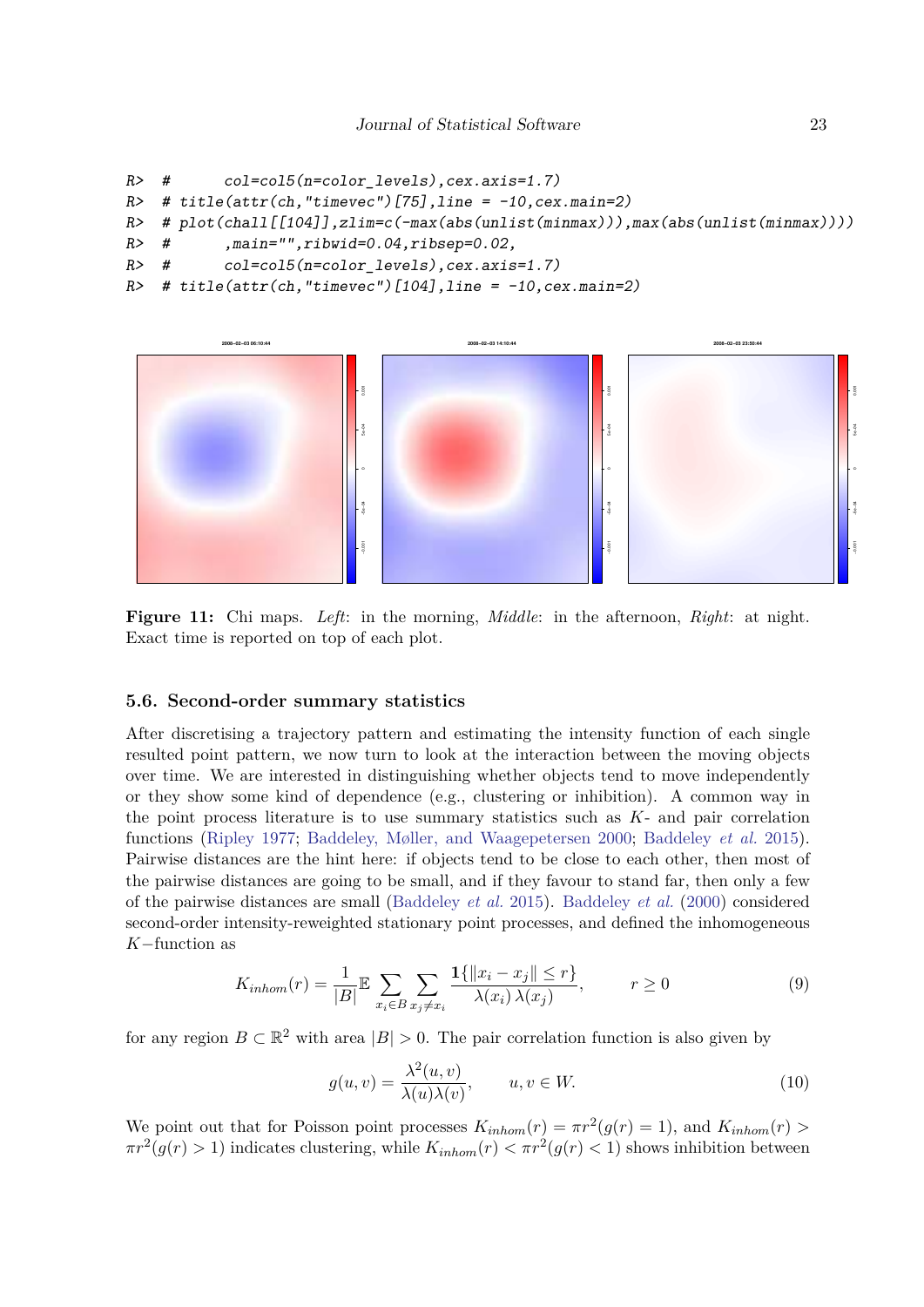points. There is a close relationship between the *K*-function 9 and the pair correlation function 10 as

$$
g(r)=\frac{K_{inhom}'(r)}{\pi r^2},\hspace{1cm}r>0
$$

where  $K'_{inhom}$  is the derivative of  $K_{inhom}$ . The plug-in estimator of the *K*-function 9 is of the form

$$
\widehat{K}(r) = \frac{1}{|W|} \sum_{i} \sum_{j} \frac{\mathbf{1}\{d_{ij} \le r\} e(x_i, x_j, r)}{\widehat{\lambda}(x_i)\,\widehat{\lambda}(x_j)}, \qquad r \ge 0
$$
\n(11)

where  $d_{ij}$  is the distance between  $x_i, x_j$  and  $e(x_i, x_j, r)$  is an edge correction. For more details see Møller and Waagepetersen (2003, Chapter 4); Illian *et al.* (2008); Diggle (2013); Gabriel (2014); Baddeley *et al.* (2015, Chapter 7).

Summary statistics such as the *K*- and the pair correlation functions are used to analyse the type of interaction between points. Having this in mind, we next turn to use these functions in analysing the trajectory pattern *S*. Similar to our proposal for the intensity function and using summary statistics for point patterns, we here propose a variability area for the *K*- and the pair correlation functions as follows:

- 1. According to regular timestamps, discretise the trajectory pattern *S* and build the point patterns  $\mathbf{x}_1, \mathbf{x}_2, \ldots, \mathbf{x}_k$ .
- 2. For all the resulted point patterns  $\mathbf{x}_1, \mathbf{x}_2, \ldots, \mathbf{x}_k$ , estimate the *K*-function using 9.
- 3. From the estimated *K*-functions  $\widehat{K}_1, \widehat{K}_2, \ldots, \widehat{K}_k$ , build the pointwise variability area of the *K*-function, i.e., for each value of distance argument *r*, sort  $\widehat{K}_i(r)$  and then take the lowest and highest value amongst all; doing so for a sequence of *r* results in a variability area for the *K*-function. This shows how the type of interaction between objects changes over time.

Note that, steps above can be applied to the pair correlation function as well.

In both functions above, users can take advantage of the bandwidth selection to first estimate the intensity function and then pass estimated intensities to the function Kinhom or pcfinhom. Default is to not pass any estimated intensity function to Kinhom or pcfinhom in which the intensity will be estimated using the 'leave-one-out' kernel smoother (Baddeley *et al.* 2000, 2015). Different edge corrections can be also passed to Kinhom.Track and pcfinhom.Track. Finally and taking into account that estimated intensity in Figure 10 represent a non-unifrom distribution and/or clustering behaviour, we show the variability area of *K*-function and pair correlation function over time in Figure 12 (considering the "translate" correction, see Gabriel (2014)). The left plot displays the variation of *K*-function, showing that for small distances

taxis tend to have a clustering behaviour while for larger distances they favour inhibition. The right plot of the variation of the pair correlation function also confirms the same behaviour. Due to the preference of moving within particular zones, *K*-function and pair correlation function might result as what is displayed in Figure 12. In other words, taxis might prefer to take passengers to close destinations within particular zones rather than further destinations.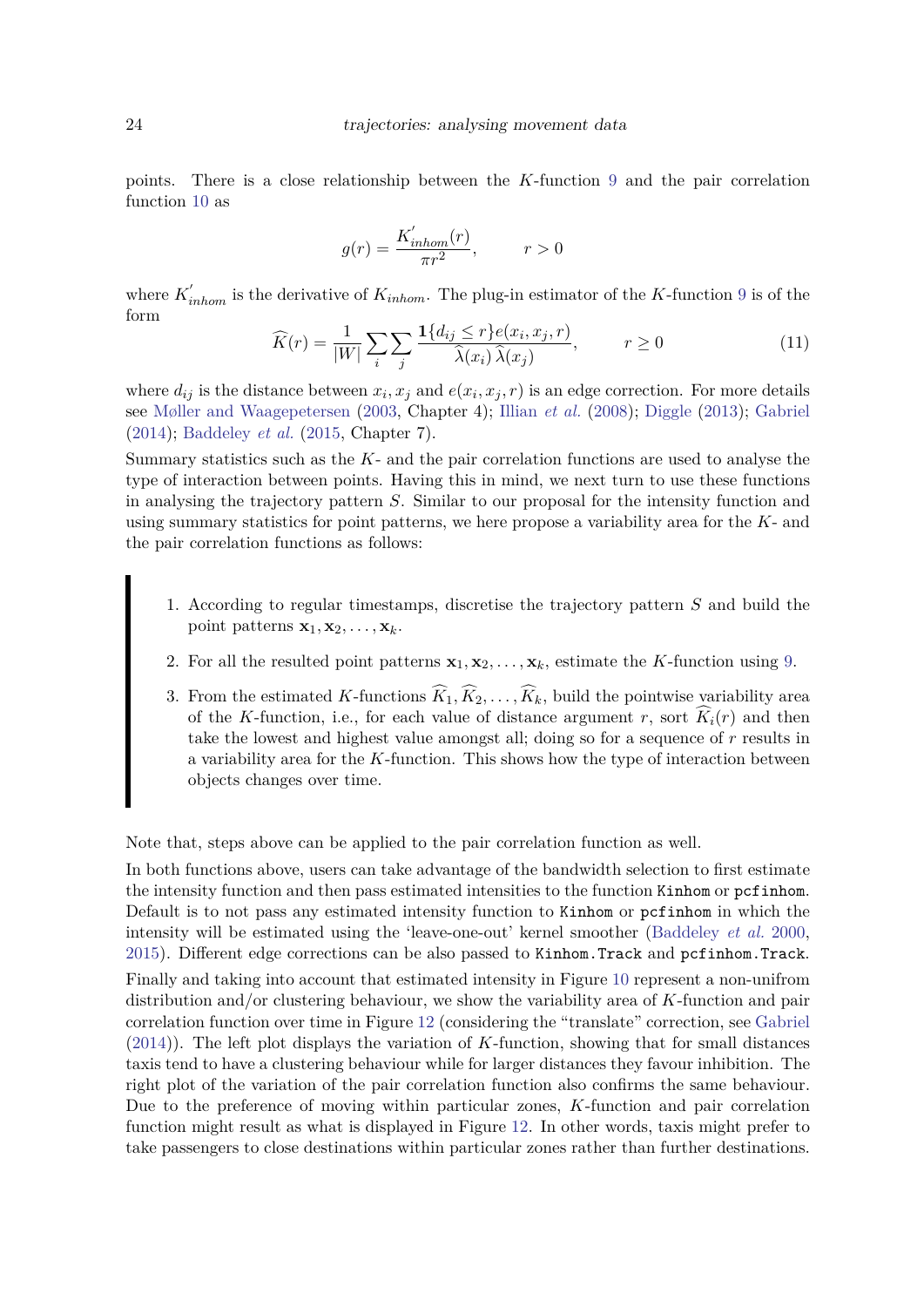Argument q is to use quantiles of the values of *K*-function (or pair correlation function) rather than using maximum and minimum. Default q=0 uses maximum and minimum.

```
R \rightarrow # K \leftarrow Kinhom. Track(Beijing, correction = "translate",
R \neq H \neq t \neq t \neq t \neq t \neq t \neq t \neq t \neq t \neq t \neq \neq \neq \neq \neq \neq \neq \neq \neq \neq \neq \neq \neq \neq \neq \neq \neq \neq \neq \neR> # par(mfrow=c(1,2),mar=rep(5,4))
R \neq plot(K, cex. axis=1.7, cex. lab=1.5, cex=2)R> # g <- pcfinhom. Track(Beijing, timestamp = "20 mins", q=0)
R \neq plot(g, cex. axis=1.7, cex. lab=1.5, cex=2)
```


**Figure 12:** Variability area of second-order summary statistics for taxi data in Beijing, China. *Left*: *K*-function, *Right*: pair correlation function.

We point out that as this kind of discretising trajectory patterns results in a set of spatial point patterns, it may also drives us to consider them as replicated spatial point patterns. Therefore, one may be able to introduce a single *K*-function or pair correlation function for all patterns. Note that in this case, point patterns are not independent. For more details, see Diggle (2013, Section 5.4).

## **6. Summary and discussion**

Analysing trajectory data is often a challenge as moving objects are living in space while moving in time. Such data might be analysed in space or time separately. However, one may look at trajectory patterns with a different perspective.

In this paper, we introduced a set of classes to handle trajectory data and defined a set of methods to summarise trajectory patterns. We have considered different classes to handle tracks passed by one object or a group of objects. We also aimed at statistically analysing trajectory data in space and see the changes in the behaviour of data over time. To do so, the literature of spatial point processes has been adapted to trajectory patterns. An average intensity function is defined for a trajectory pattern with tracks that overlap in time and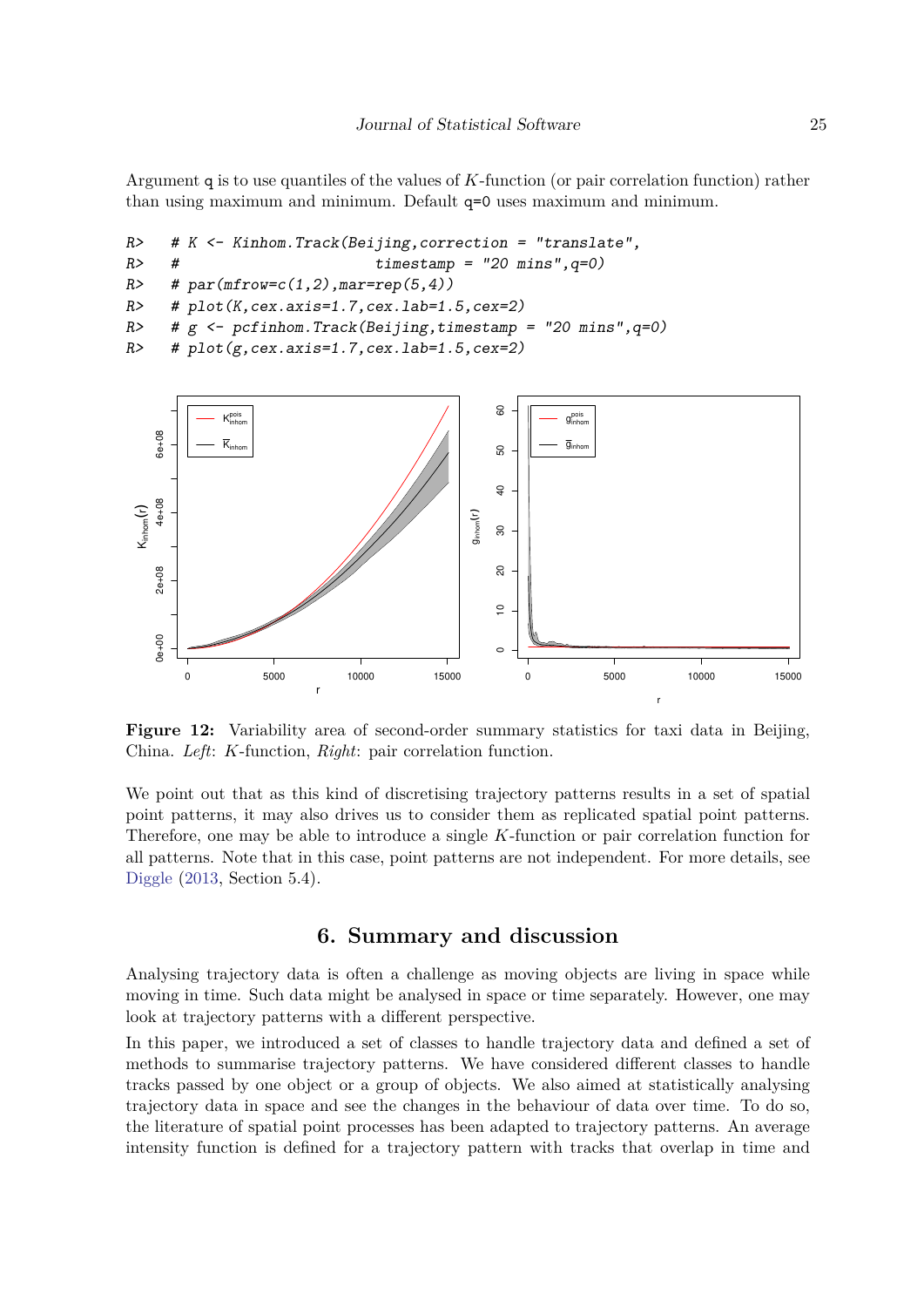it nicely reveals the more visited spots, streets, highways, etc. Pairwise distances between different objects have been also considered in **trajectories** showing how moving objects interact over time. Moreover, we have implemented methods to smooth the length of movements over time which highlights where objects move faster/slower. In addition, the discrepancy between the estimated intensity and the expected intensity per location per time can be studied in trajectories which shows how the mass is moving within the studied area over time. We finally presented a variability area for second-order summary statistics such as *K*-function and pair correlation function which displays the type of interaction between objects over time, highlighting possible clustering or inhibition.

To perform an exploratory data analysis, we finally applied the developed methodologies to a taxi data from Beijing, China. The results nicely highlight the behaviour of taxis over time. We have recognized where the more visited spots are and also at what time data pattern is denser or objects get closer to each other. We smoothed the movements of taxis and discovered where and at what time they move faster. Not surprisingly, results confirm that moving within the city is slower than countryside or highways. Also, in the afternoon there is a decrease in the length of movements which might be affected by traffic. Chi maps have been studied showing how the mass is moving within the studied area. They display that objects are moving from countryside to the city in the morning making a heavy traffic in the city in the afternoon, as the estimated intensity is higher than the expected one. Chi maps also confirm that the discrepancy between the estimated intensity and the expected one is less during the evening than any other time. The variability area of *K*-function and pair correlation function show that for small distances, taxis tend to show a clustering behaviour while for longer distances they show repulsion.

We leave open the analysis of the effect of the environment on moving objects and the corresponding parametric analysis for future works.

## **Acknowledgments**

M.M. Moradi gratefully acknowledges funding from the European union through the GEO-C project (H2020-MSCA-ITN-2014, Grant Agreement Number 642332, http:// www.geo-c.eu/. J. Mateu is partially funded by grants MTM2016-78917-R and P1-1B2015-40. Benedikt Klus, Benedikt Gräler and Nikolai Gorte are acknowledged for code contributions to the spacetime package.

## **References**

- Baddeley A, Møller J, Waagepetersen R (2000). "Non-and semi-parametric estimation of interaction in inhomogeneous point patterns." *Statistica Neerlandica*, **54**(3), 329–350.
- Baddeley A, Rubak E, Turner R (2015). *Spatial Point Patterns: Methodology and Applications with* R. CRC Press.
- Baddeley A, Turner R (2005). "Spatstat: an R package for analyzing spatial point patterns." *Journal of Statistical Software, Articles*, **12**(6), 1–42. ISSN 1548-7660. doi:10.18637/ jss.v012.i06. URL https://www.jstatsoft.org/v012/i06.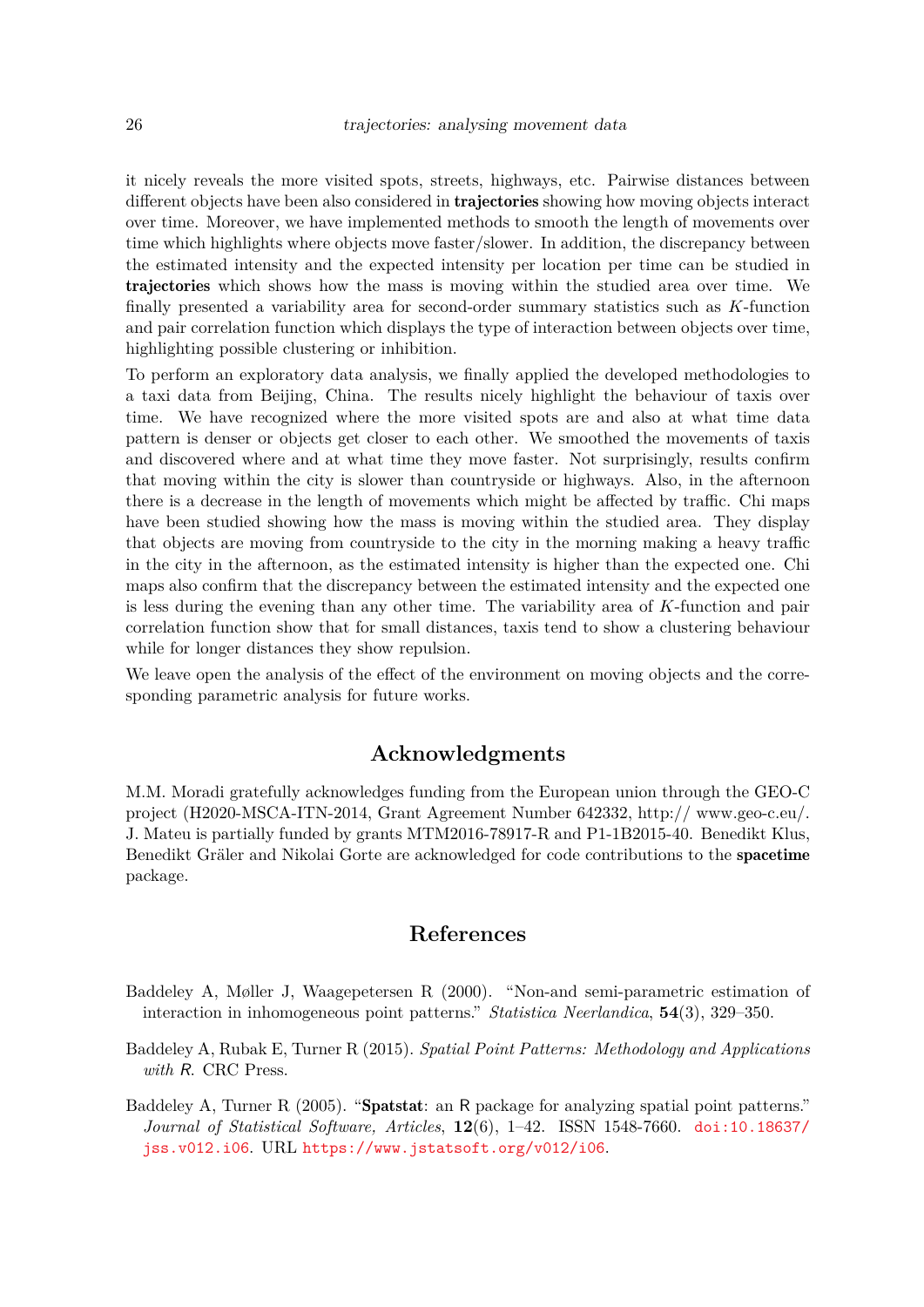- Barr CD, Schoenberg FP (2010). "On the Voronoi estimator for the intensity of an inhomogeneous planar Poisson process." *Biometrika*, **97**(4), 977–984.
- Battaile B (2014). TrackReconstruction*: Reconstruct animal tracks from magnetometer, accelerometer, depth and optional speed data, depth and optional speed data.* R package version 1.1, URL https://CRAN.R-project.org/package=TrackReconstruction.
- Calenge C (2006). "The package adehabitat for the R software: a tool for the analysis of space and habitat use by animals." *Ecological modelling*, **197**(3), 516–519.
- Campbell HA, Watts ME, Dwyer RG, Franklin CE (2012). "V-Track: software for analysing and visualising animal movement from acoustic telemetry detections." *Marine and Freshwater Research*, **63**(9), 815–820.
- Challa S, Morelande M, Musicki D, Evans R (2011). *Fundamentals of Object Tracking*. Cambridge University Press.
- Chiu SN, Stoyan D, Kendall WS, Mecke J (2013). *Stochastic Geometry and its Applications*. John Wiley & Sons.
- Daley DJ, Vere-Jones D (2007). *An Introduction to The theory of Point Processes: Volume II: General Theory and Structure*. Springer-Verlag Science & Business Media.
- Diggle P (1985). "A kernel method for smoothing point process data." *Applied Statistics*, **34**(2), 138–147.
- Diggle P (2013). *Statistical Analysis of Spatial and Spatio-Temporal Point Patterns*. CRC Press.
- Farrell E, Fuiman L (2013). animalTrack*: Animal track reconstruction for high frequency 2-dimensional (2D) or 3-dimensional (3D) movement data*. R package version 1.0.0, URL https://CRAN.R-project.org/package=animalTrack.
- Freitas C (2012). argosfilter*: Argos locations filter*. R package version 0.63, URL https: //CRAN.R-project.org/package=argosfilter.
- Frick H, Kosmidis I (2017). "**trackeR**: Infrastructure for Running and Cycling Data from GPS-Enabled Tracking Devices in R." *Journal of Statistical Software, Articles*, **82**(7), 1–29. ISSN 1548-7660. doi:10.18637/jss.v082.i07. URL https://www.jstatsoft.org/v082/i07.
- Gabriel E (2014). "Estimating second-order characteristics of inhomogeneous spatio-temporal point processes." *Methodology and Computing in Applied Probability*, **16**(2), 411–431.
- Gurarie E (2014). bcpa*: Behavioral change point analysis of animal movement*. R package version 1.1, URL https://CRAN.R-project.org/package=bcpa.
- Güting RH, Schneider M (2005). *Moving objects databases*. Elsevier.
- Hanks EM, Hooten MB, Alldredge MW, *et al.* (2015). "Continuous-time discrete-space models for animal movement." *The Annals of Applied Statistics*, **9**(1), 145–165.
- Hooten MB, Johnson DS (2017). "Basis function models for animal movement." *Journal of the American Statistical Association*, **112**(518), 578–589.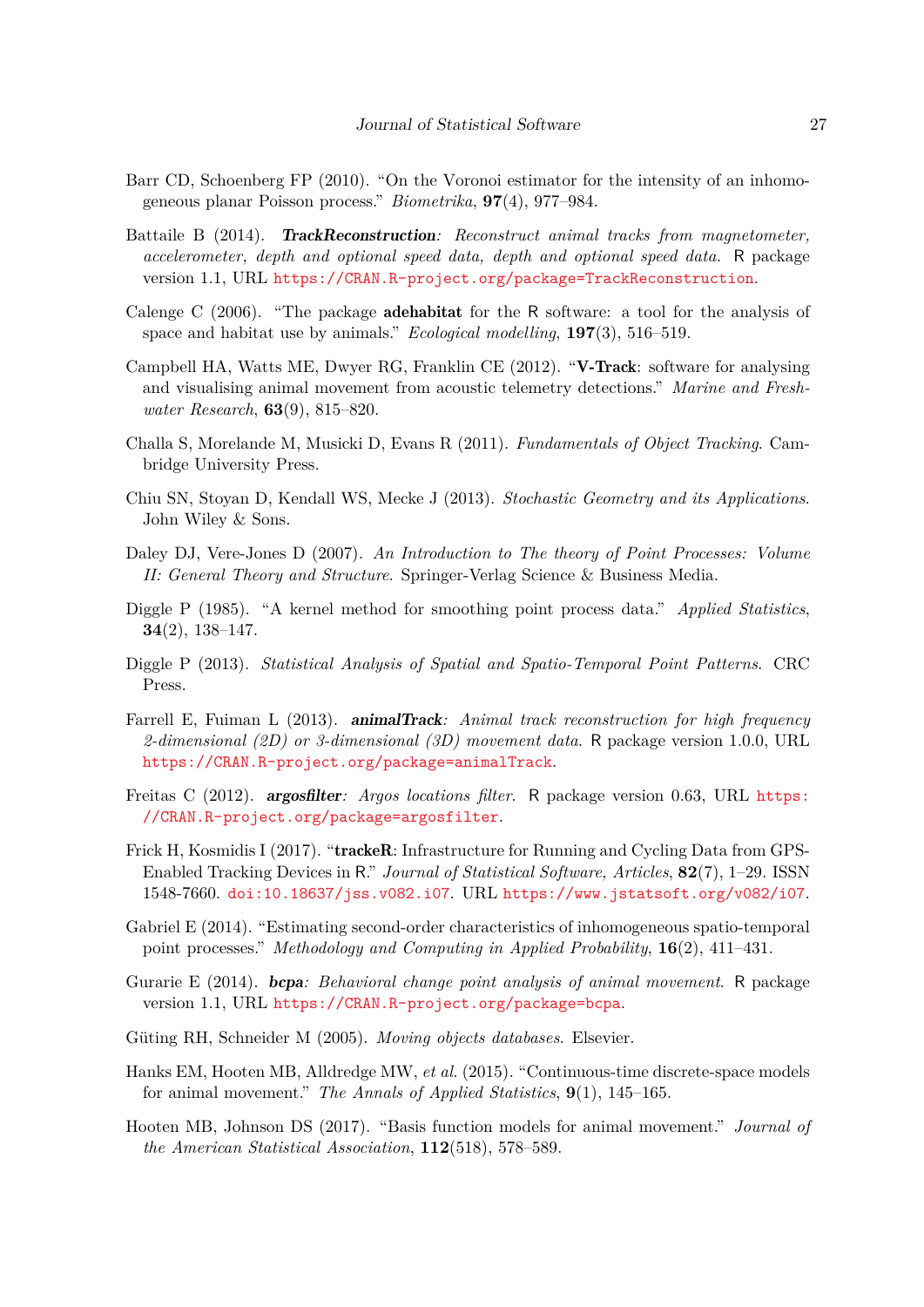- Illian J, Penttinen A, Stoyan H, Stoyan D (2008). *Statistical Analysis and Modelling of Spatial Point Patterns*. John Wiley & Sons.
- Jones MC (1993). "Simple boundary correction for kernel density estimation." *Statistics and Computing*, **3**(3), 135–146.
- Liu YS (2014). BayesianAnimalTracker*: Bayesian Melding of GPS and DR Path for Animal Tracking*. R package version 1.2, URL https://CRAN.R-project.org/package= BayesianAnimalTracker.
- Michelot T, Langrock R, Patterson TA  $(2016)$ . "**moveHMM**: an R package for the statistical modelling of animal movement data using hidden Markov models." *Methods in Ecology and Evolution*, **7**(11), 1308–1315.
- Møller J, Waagepetersen R (2003). *Statistical Inference and Simulation for Spatial Point Processes*. CRC Press.
- Nielson RM, Sawyer H, McDonald TL (2013). BBMM*: Brownian bridge movement model*. R package version 3.0, URL https://CRAN.R-project.org/package=BBMM.
- Niu M, Blackwell PG, Skarin A (2016). "Modeling interdependent animal movement in continuous time." *Biometrics*, **72**(2), 315–324.
- Ord J (1978). "How many trees in a forest?" *Mathematical Sciences*, **3**, 23–33.
- Pebesma E (2012). "spacetime: Spatio-Temporal data in R." *Journal of Statistical Software, Articles*, **51**(7), 1–30. ISSN 1548-7660. doi:10.18637/jss.v051.i07. URL https://www. jstatsoft.org/v051/i07.
- Radinger J, Wolter C (2014). "Patterns and predictors of fish dispersal in rivers." *Fish and Fisheries*. R package fishmove, version 0.3-3, URL http://dx.doi.org/10.1111/faf. 12028.
- Rakhimberdiev E, Saveliev A, Piersma T, Karagicheva J (2017). "FLightR: an R package for reconstructing animal paths from solar geolocation loggers." *Methods in Ecology and Evolution*, **8**(11), 1482–1487.
- Ripley BD (1977). "Modelling spatial patterns." *Journal of the Royal Statistical Society. Series B (Methodological)*, **39**(2), 172–212.
- Russell JC, Hanks EM, Haran M (2016). "Dynamic models of animal movement with spatial point process interactions." *Journal of Agricultural, Biological, and Environmental Statistics*, **21**(1), 22–40.
- Sumner MD (2016). trip*: Tools for the Analysis of Animal Track Data*. R package version 1.5.0, URL https://CRAN.R-project.org/package=trip.
- Sumner MD, Wotherspoon SJ, Hindell MA (2009). "Bayesian estimation of animal movement from archival and satellite tags." *PLoS One*, **4**(10), e7324. doi:https://doi.org/10. 1371/journal.pone.0007324.
- Toohey K (2015). SimilarityMeasures*: Trajectory Similarity Measures*. R package version 1.4, URL https://CRAN.R-project.org/package=SimilarityMeasures.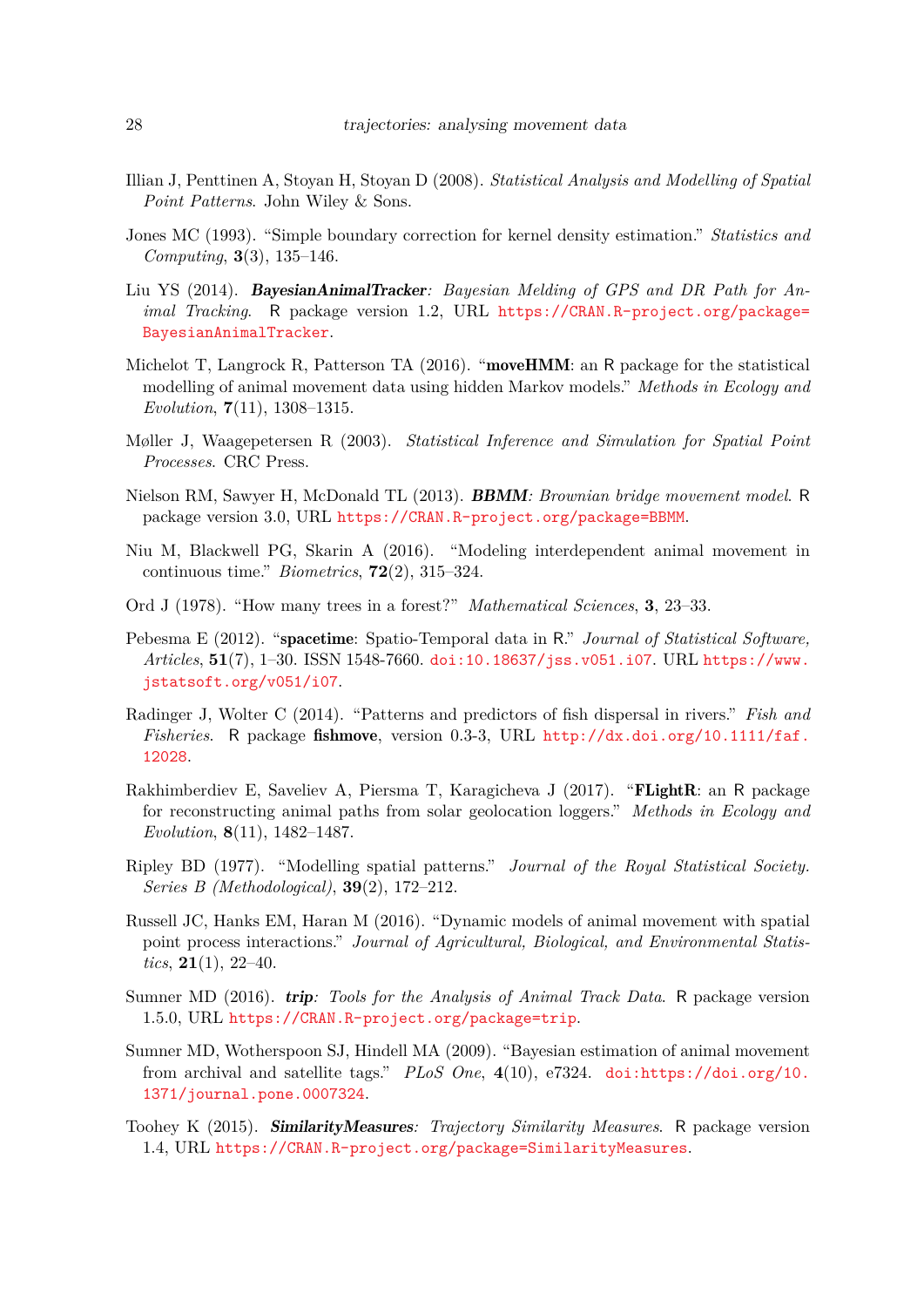- Tracey JA, Sheppard J, Zhu J, Sinkovts R, Chourasia A, Lockwood G, Fisher RN (2014). mkde*: 2D and 3D movement-based kernel density estimates (MKDEs).* R package version 0.1, URL https://CRAN.R-project.org/package=mkde.
- Yan J, Pozdnyakov V (2016). smam*: Statistical Modeling of Animal Movements*. R package version 0.3-0, URL https://CRAN.R-project.org/package=smam.
- Yuan J, Zheng Y, Xie X, Sun G (2011). "Driving with knowledge from the physical world." In *Proceedings of the 17th ACM SIGKDD international conference on Knowledge discovery and data mining*, pp. 316–324. ACM.
- Yuan J, Zheng Y, Zhang C, Xie W, Xie X, Sun G, Huang Y (2010). "T-drive: driving directions based on taxi trajectories." In *Proceedings of the 18th SIGSPATIAL International conference on advances in geographic information systems*, pp. 99–108. ACM.

## **Affiliation:**

M. Mehdi Moradi Institute for New Imaging Technology University of Jaume I Avda. Sos Baynat, s/n 12071 Castellon, Spain E-mail: moradi@uji.es

*and*

Edzer Pebesma Institute for Geoinformatics University of Münster Weseler Strasse 253 48151 Münster, Germany E-mail: edzer.pebesma@uni-muenster.de URL: http://ifgi.uni-muenster.de/

52°North Initiative for Geospatial Open Source Software GmbH Martin-Luther-King-Weg 24 48155 Muenster, Germany URL: http://www.52north.org/

*and*